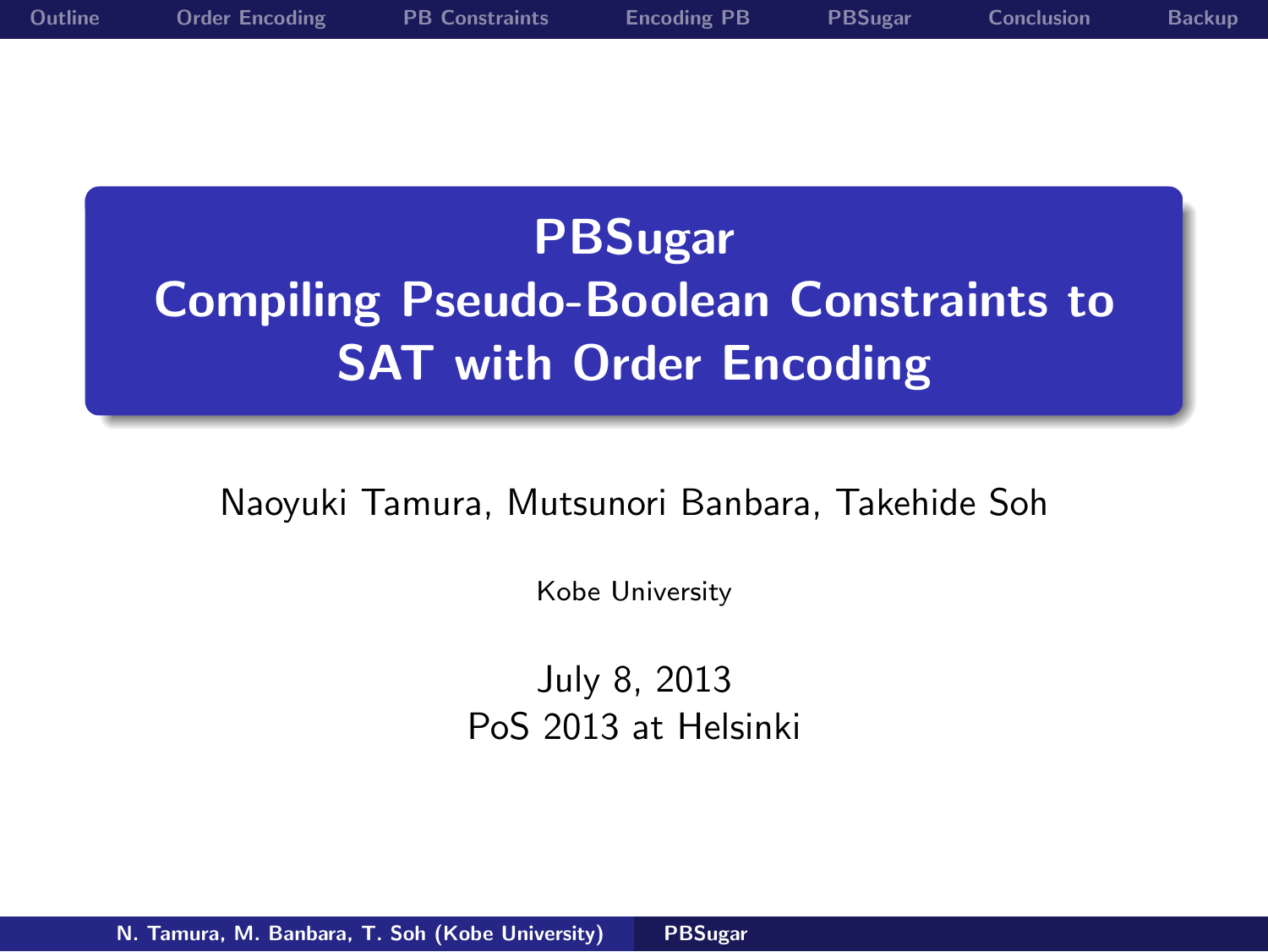### . **Outline of this talk**

We implemented a Pseudo-Boolean (PB for short) solver named PBSugar by applying the order encoding technique to PB constraints.

**Outline Order Encoding PB Constraints Encoding PB PBSugar Conclusion Backup**

# . **Contents** .

- Order encoding
	- **·** Original version
	- **·** Optimized version
- PB constraints
- Encoding of PB constraints by the order encoding
- PBSugar Implementation
	- **•** Experimental Results
- **•** Conclusion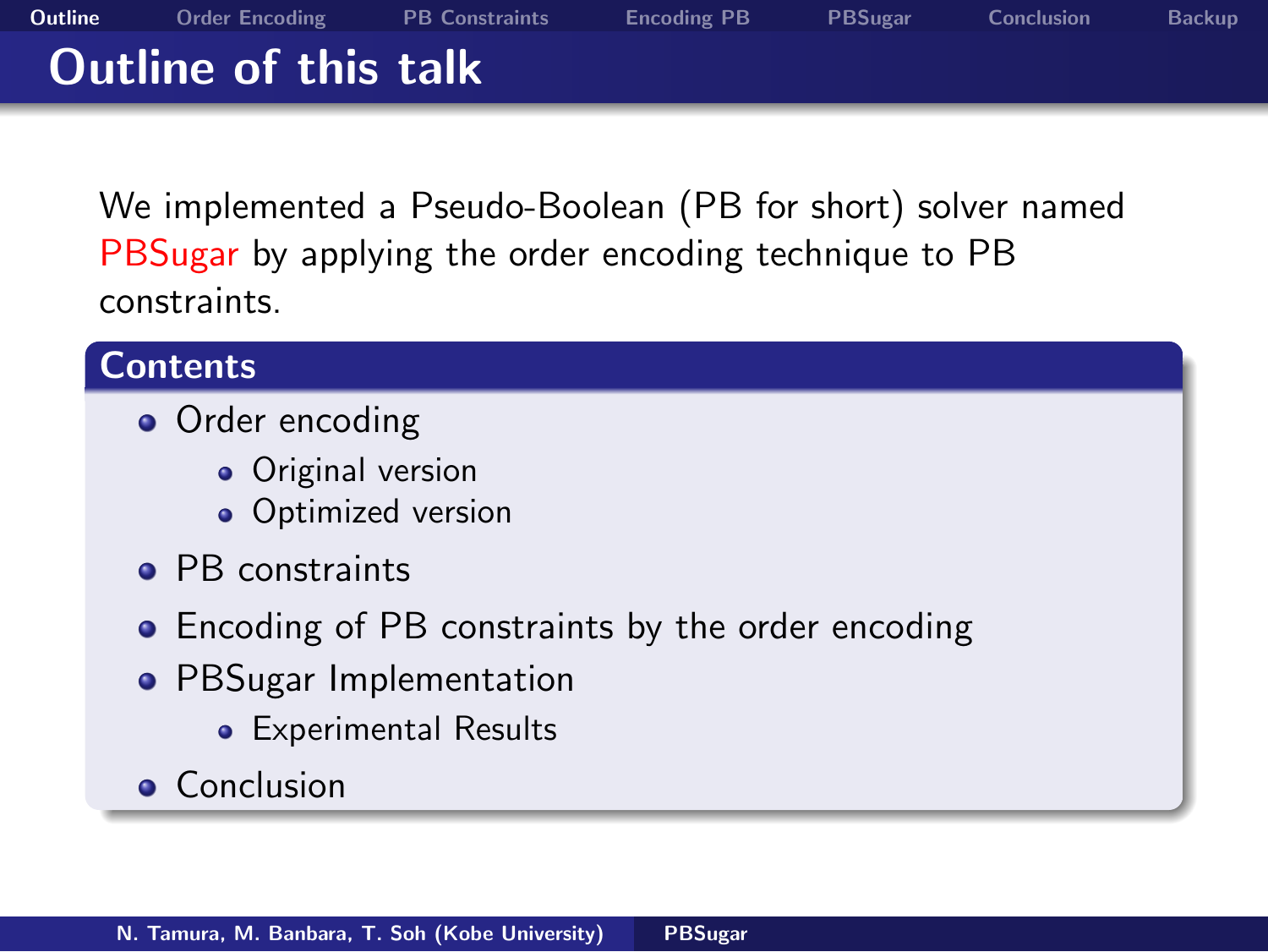### . **Order Encoding**

In [Tamura *et al.* 2006], we proposed the encoding to be applied for finite linear CSPs (Constraint Satisfaction Problems).

**Outline Order Encoding PB Constraints Encoding PB PBSugar Conclusion Backup**

- It is implemented in Sugar solver which won in Global categories of 2008 and 2009 CSP solver competitions.
- Boolean variable  $p(x ≥ c)$  (alternatively  $p(x ≤ c)$ ) is assigned for each integer variable  $x$  and each domain value  $c^{-1}$ .
- **•** Bounds consistency is maintained by Unit Propagation.
- It is the only existing encoding translating tractable CSP to tractable SAT [Petke and Jeavons 2011].
- It showed a good performance for a wide range of problems  $2$ .

**N. Tamura, M. Banbara, T. Soh (Kobe University) PBSugar**

<sup>&</sup>lt;sup>1</sup> [Crawford and Baker 1994] [Bailleux *et al.* 2003] [Ansótegui and Manyà 2004] [Gent and Nightingale 2004] [Ohrimenko *et al.* 2009] [Metodi *et al.* 2011]

<sup>2</sup> Shop scheduling [Inoue *et al.* 2006] [Koshimura *et al.* 2010] 2D packing [Soh *et al.* 2009] Covering arrays [Banbara *et al.* 2010]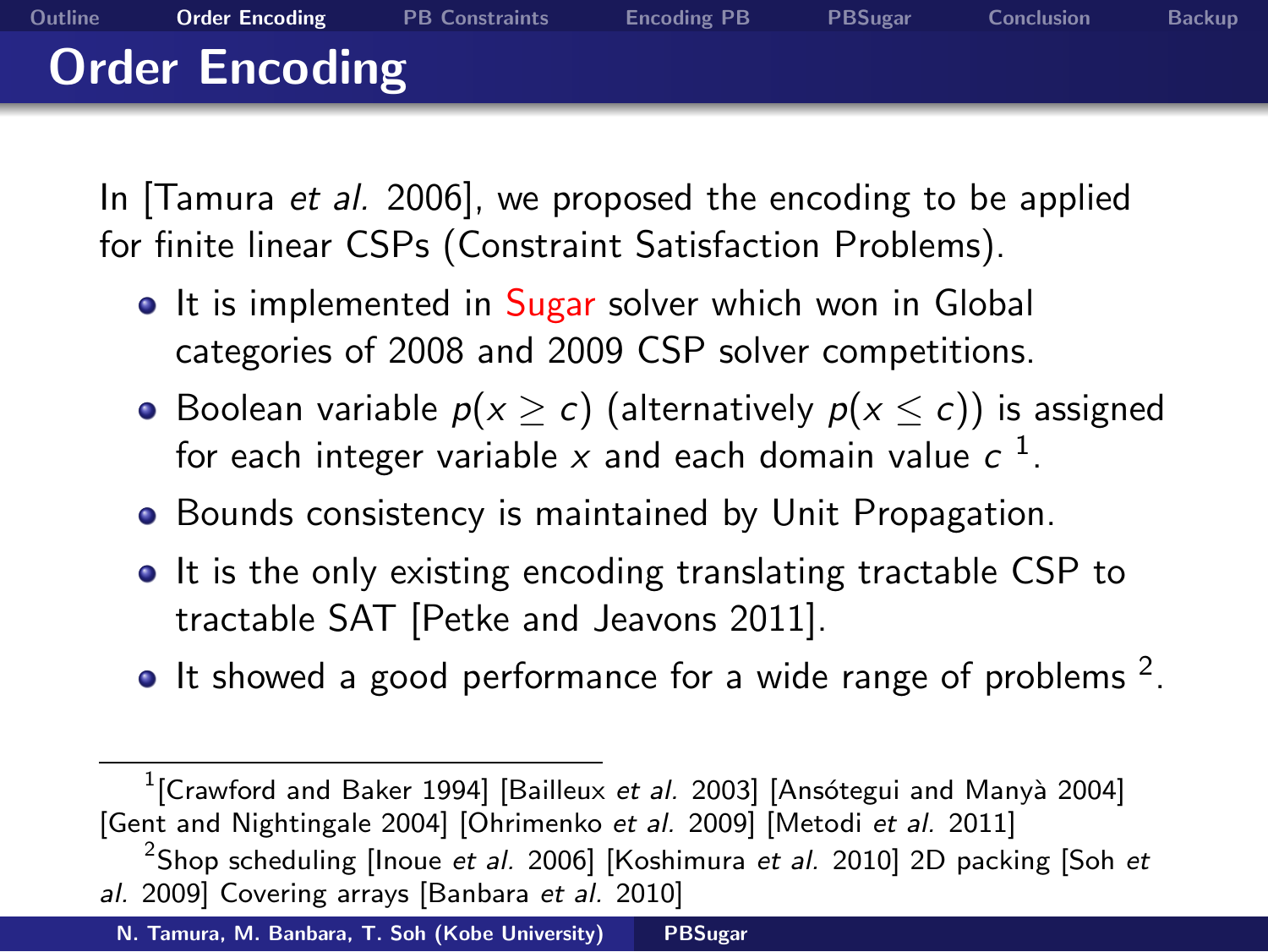### . **Order Encoding: Original Version (1/3)**

First, we introduce the order encoding of the original version [Tamura *et al.* 2006].

**Outline Order Encoding PB Constraints Encoding PB PBSugar Conclusion Backup**

Let *x* be an integer variable where  $Dom(x) = \{1..u\}$ .

#### . Boolean variables used for  $x \in \{1..u\}$ .

We introduce *u − l −* 1 Boolean variables for *x*:

 $p(x \ge c)$  (for each  $c \in \{l+1..u\}^3$ 

#### . Axiom clauses used for  $x \in \{I..u\}$

The axiom clauses enforce *x* to take exactly one value in  $\{l \ldots u\}$ .

*p*(*x ≥ c*) *∨ ¬p*(*x ≥ c* + 1) (for each *c ∈ {l* + 1 *.. u −* 1*}*)

 $3p(x \le c)$  is used instead in [Tamura *et al.* 2006] and Sugar system. **N. Tamura, M. Banbara, T. Soh (Kobe University) PBSugar**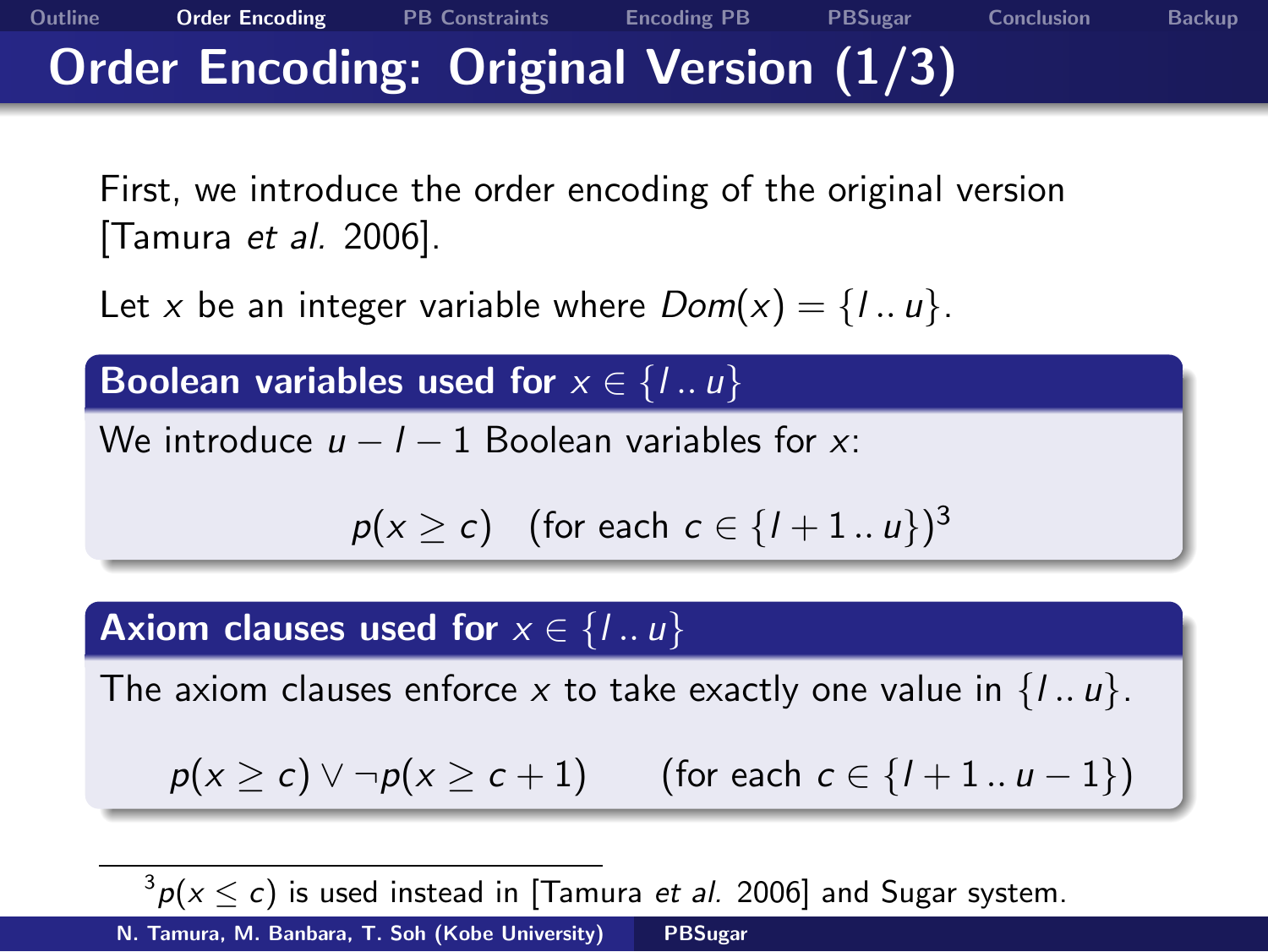### . **Order Encoding: Original Version (2/3)**

Let  $C$  be a linear arithmetic constraint  $\sum_{i=1}^n a_i x_i \geq c$  where each *ai* is a non-zero integer constant, *c* is an integer constant, and each *x<sup>i</sup>* is an integer variable with the domain *Dom*(*xi*).

**Outline Order Encoding PB Constraints Encoding PB PBSugar Conclusion Backup**

 $\textbf{Original Order Encoding of } \sum_{i=1}^{n} a_i x_i \geq c$ 

$$
\sum_{i=1}^n a_i x_i \geq c \iff \bigwedge_{c_i} \bigvee_{i=1}^n (a_i x_i \geq c_i)^{\#}
$$

Parameters *c<sup>i</sup>*

- ∑ rameters  $c_i$ 's range over integers satisfying<br> $\sum_{i=1}^n c_i = c + n - 1$  and  $\inf(a_i x_i) \le c_i \le \sup(a_i x_i) + 1$ .
- The translation  $(ax \geq c)^\#$  is defined by:

$$
(ax \ge c)^{\#} = \begin{cases} x \ge \lceil c/a \rceil & \text{(when } a > 0) \\ \neg(x \ge \lfloor c/a \rfloor + 1) & \text{(when } a < 0) \end{cases}
$$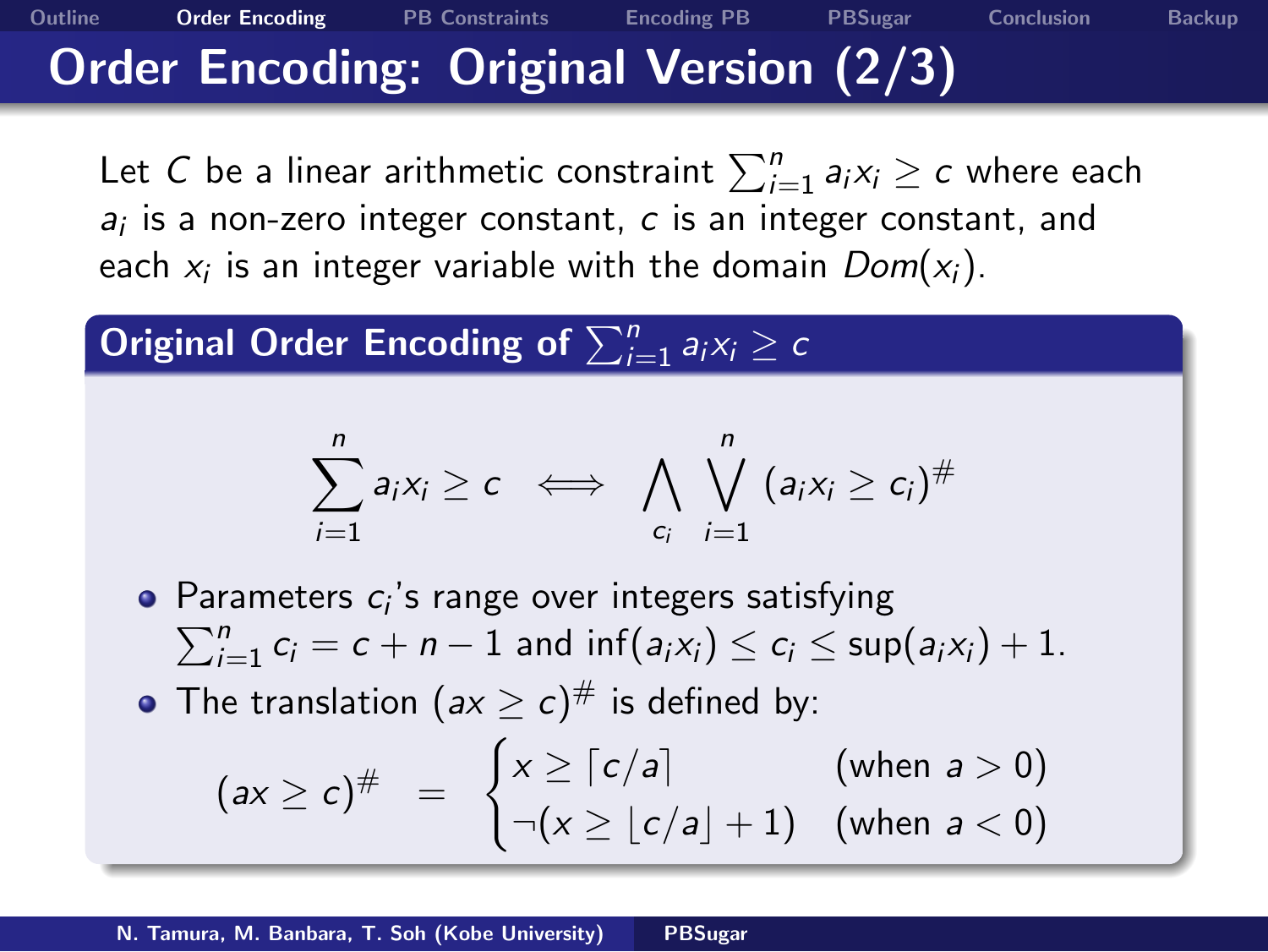### . **Order Encoding: Original Version (3/3)**

Straightforward implementation of the original version may generate redundant clauses.

 $Consider 2x_1 + 3x_2 \ge 20$  where  $Dom(x_1) = Dom(x_2) = \{0..8\}.$ The parameters  $c_1$  and  $c_2$  range over  $\{0..17\}$  and  $\{0..25\}$ respectively satisfying  $c_1 + c_2 = 21$ .

**Outline Order Encoding PB Constraints Encoding PB PBSugar Conclusion Backup**

- We obtain 18 clauses including one valid clause.
- Some clauses are appeared twice:

 $(2x_1 \geq 1)^\# \vee (3x_2 \geq 20)^\# \quad \longrightarrow \quad p(x_1 \geq 1) \vee p(x_2 \geq 7)$  $(2x_1 \geq 2)^{\#} \vee (3x_2 \geq 19)^{\#} \quad \longrightarrow \quad p(x_1 \geq 1) \vee p(x_2 \geq 7)$ 

• Some clauses can be derived from others:

$$
(2x_1 \ge 4)^{\#} \vee (3x_2 \ge 17)^{\#} \longrightarrow p(x_1 \ge 2) \vee p(x_2 \ge 6)
$$
  

$$
(2x_1 \ge 5)^{\#} \vee (3x_2 \ge 16)^{\#} \longrightarrow p(x_1 \ge 3) \vee p(x_2 \ge 6)
$$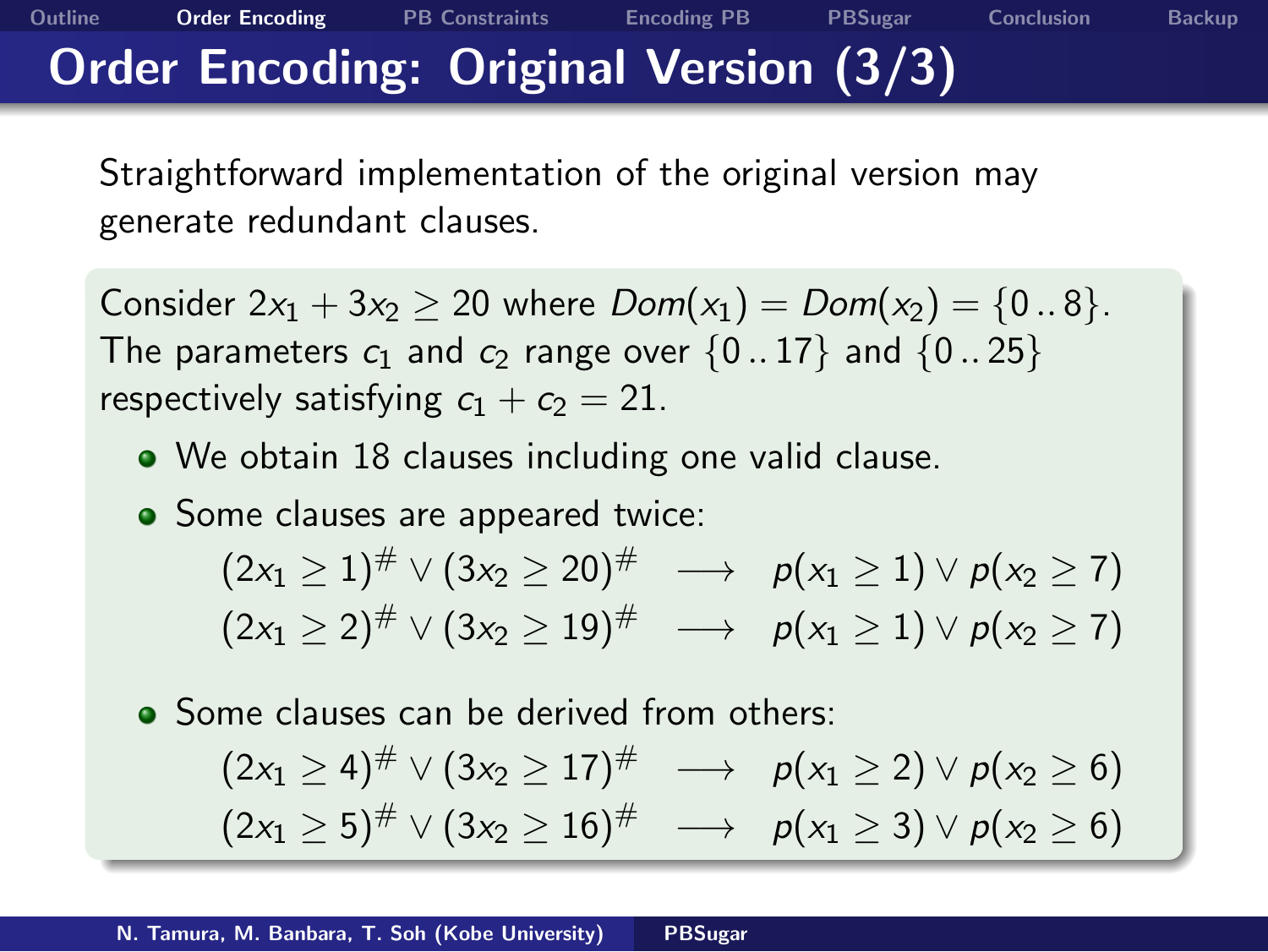### . **Order Encoding: Optimized Version (1/4)**

Now, we revise the original version.

First, we allow non-contiguous domains for variables. Let *x* be an integer variable where  $Dom(x) = \{d_0, d_1, \ldots, d_m\}$  $(d_0 < d_1 < \cdots < d_m)$ .

**Outline Order Encoding PB Constraints Encoding PB PBSugar Conclusion Backup**

#### . **Boolean variables used for** *x ∈* **Dom**(*x*) .

We introduce *m* Boolean variables:

*p*(*x* ≥ *d<sub>j</sub>*) (for each *j* ∈ {1 *.. m*})

#### . **Axiom clauses used for** *x ∈* **Dom**(*x*) .

The axiom clauses enforce *x* to have exactly one value in *Dom*(*x*).

*p*(*x ≥ dj*) *∨ ¬p*(*x ≥ dj*+1) (for each *j ∈ {*1 *.. m −* 1*}*)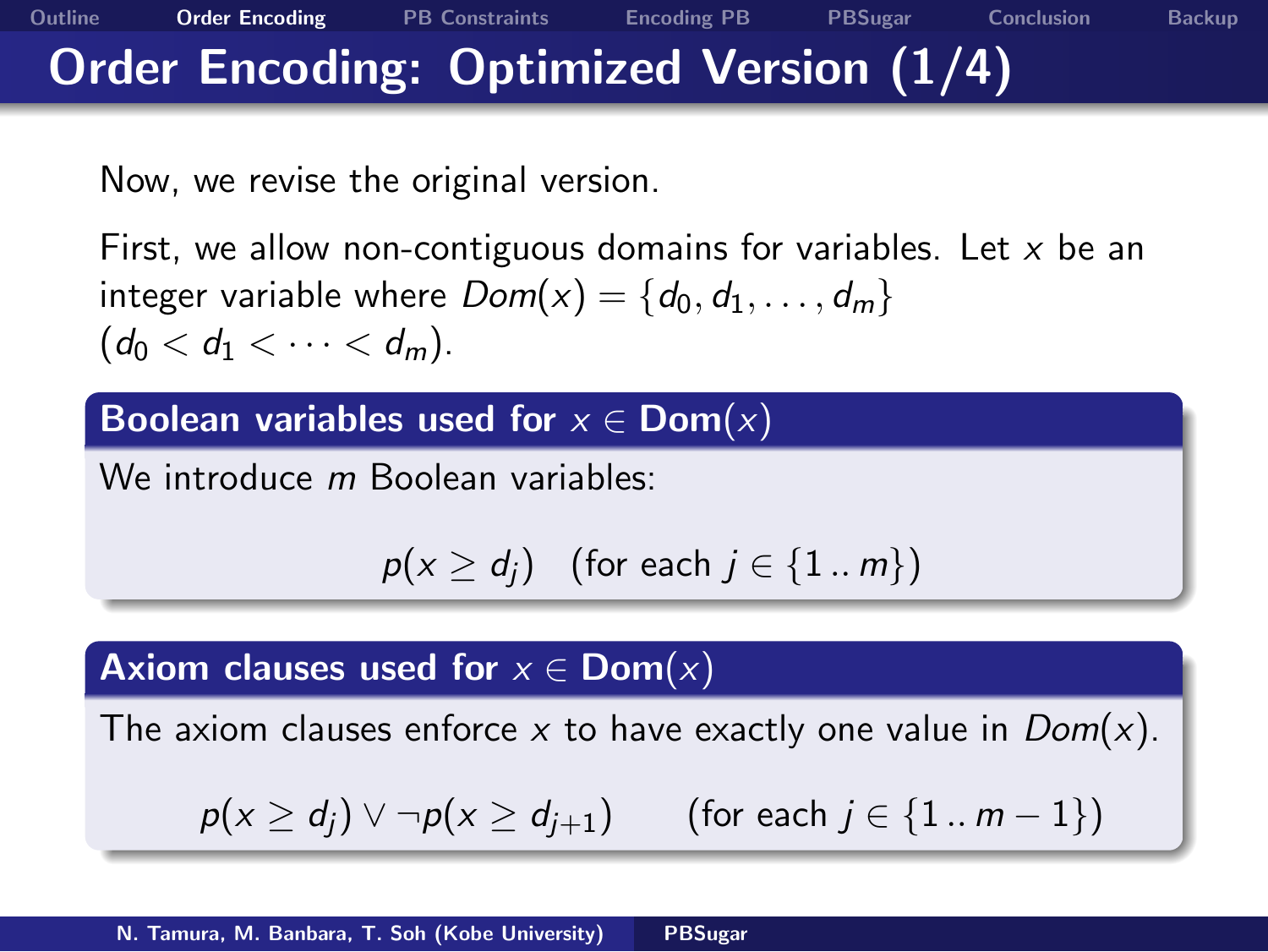# . **Order Encoding: Optimized Version (2/4)**

We can show the following proposition.

| Proposition                                                                                                                                                                                                                                                                                                                                                                             |                          |
|-----------------------------------------------------------------------------------------------------------------------------------------------------------------------------------------------------------------------------------------------------------------------------------------------------------------------------------------------------------------------------------------|--------------------------|
| \n $\sum_{i=1}^{n} a_i x_i \geq c \iff$ \n                                                                                                                                                                                                                                                                                                                                              | \n $(n = 1, a_1 > 0)$ \n |
| \n $\begin{cases}\n (x_1 \geq \lceil c/a_1 \rceil) & (n = 1, a_1 > 0) \\ \neg (x_1 \geq \lfloor c/a_1 \rfloor + 1) & (n = 1, a_1 < 0) \\ \bigwedge_{d \in Dom(x_1)} ((x_1 \geq d + 1) \vee \sum_{i=2}^{n} a_i x_i \geq c - a_1 d) & (n \geq 2, a_1 > 0) \\ \bigwedge_{d \in Dom(x_1)} ((x_1 \geq d) \vee \sum_{i=2}^{n} a_i x_i \geq c - a_1 d) & (n \geq 2, a_1 < 0)\n \end{cases}$ \n |                          |

**Outline Order Encoding PB Constraints Encoding PB PBSugar Conclusion Backup**

Now, the big conjunction iterates over the values of *x<sup>i</sup>* instead of *a<sup>i</sup> x<sup>i</sup>* in the original version.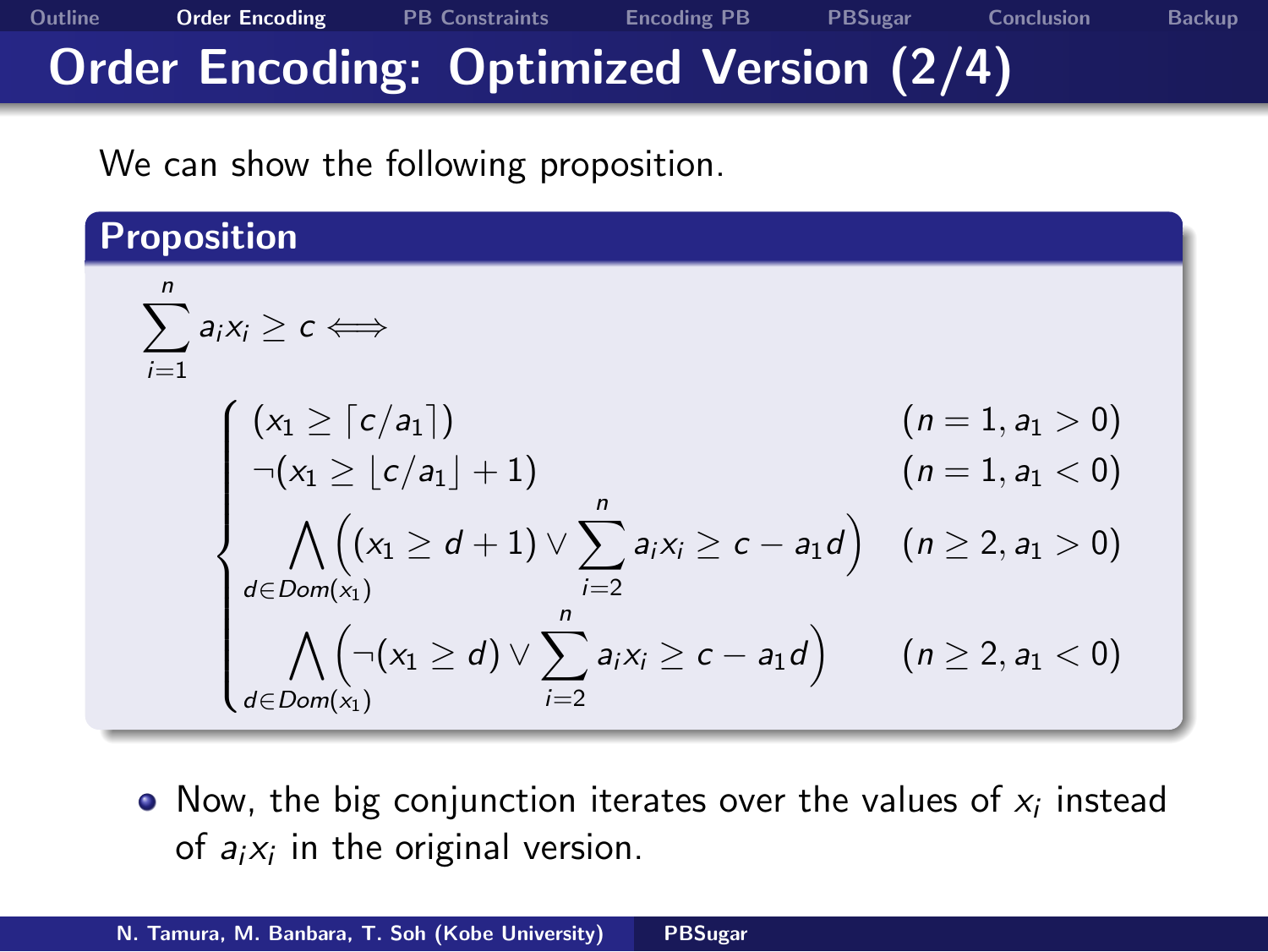#### **Outline Order Encoding PB Constraints Encoding PB PBSugar Conclusion Backup** . **Order Encoding: Optimized Version (3/4)**

We can derive a recursive encoding algorithm from the proposition. However, there remains some room for further optimization.

- First, by sorting the coefficients in the descending order, the number of redundant (derived) clauses will be reduced.
- Second, we can remove clauses when the recursive part  $\sum_{i=2}^{n} a_i x_i \ge c - a_1 d$  is valid.
- Third, we can remove the literal when the recursive part is inconsistent. Also we only need one clause containing such part because other clauses are derived from it.

These ideas have been implemented in Sugar solver.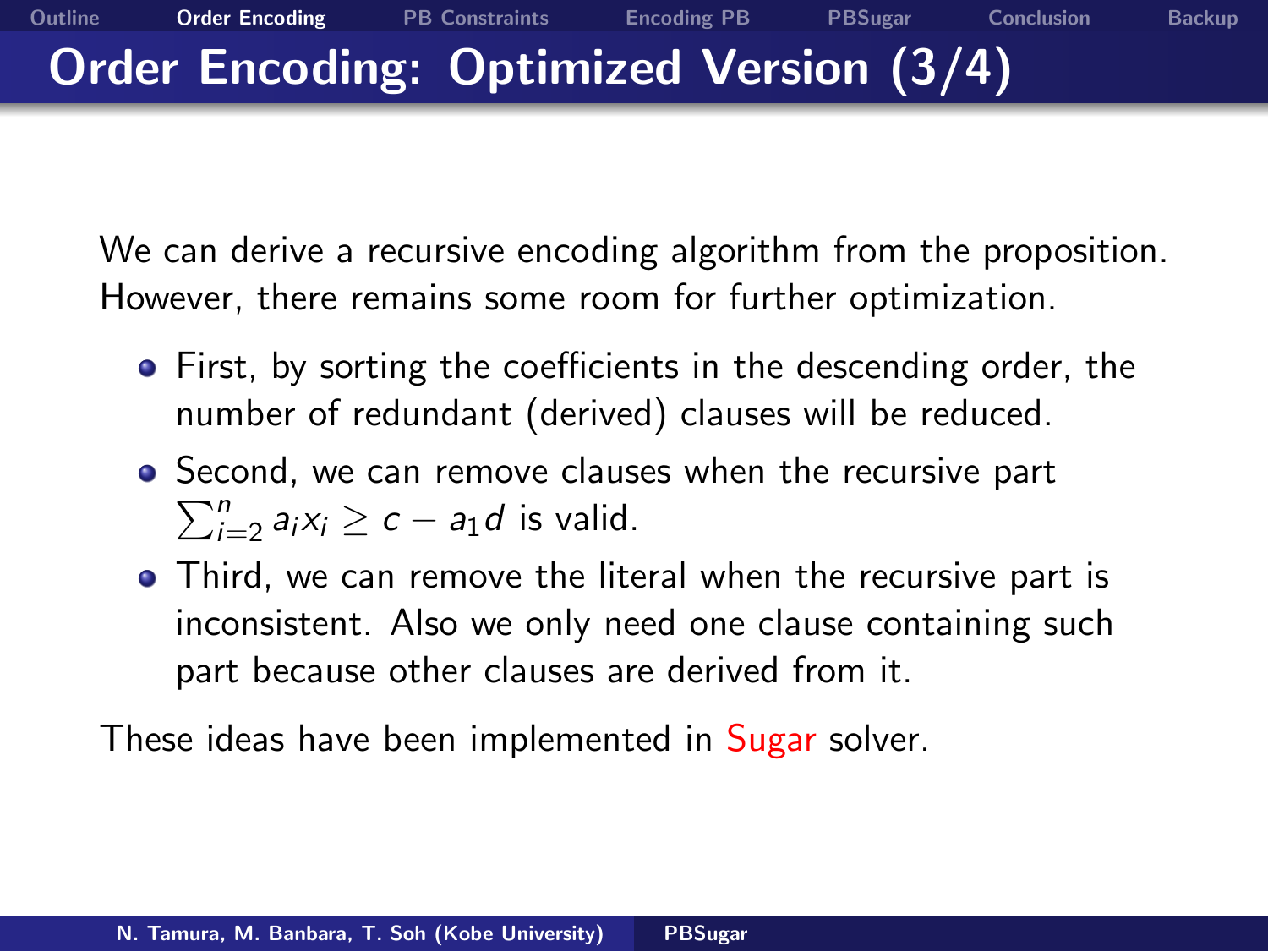### . **Order Encoding: Optimized Version (4/4)**

Consider the same example again:  $2x_1 + 3x_2 \ge 20$  where *Dom*( $x_1$ ) = *Dom*( $x_2$ ) = {0..8}.

We obtain 6 clauses (instead of 18 in the original version) by applying the optimized algorithm.

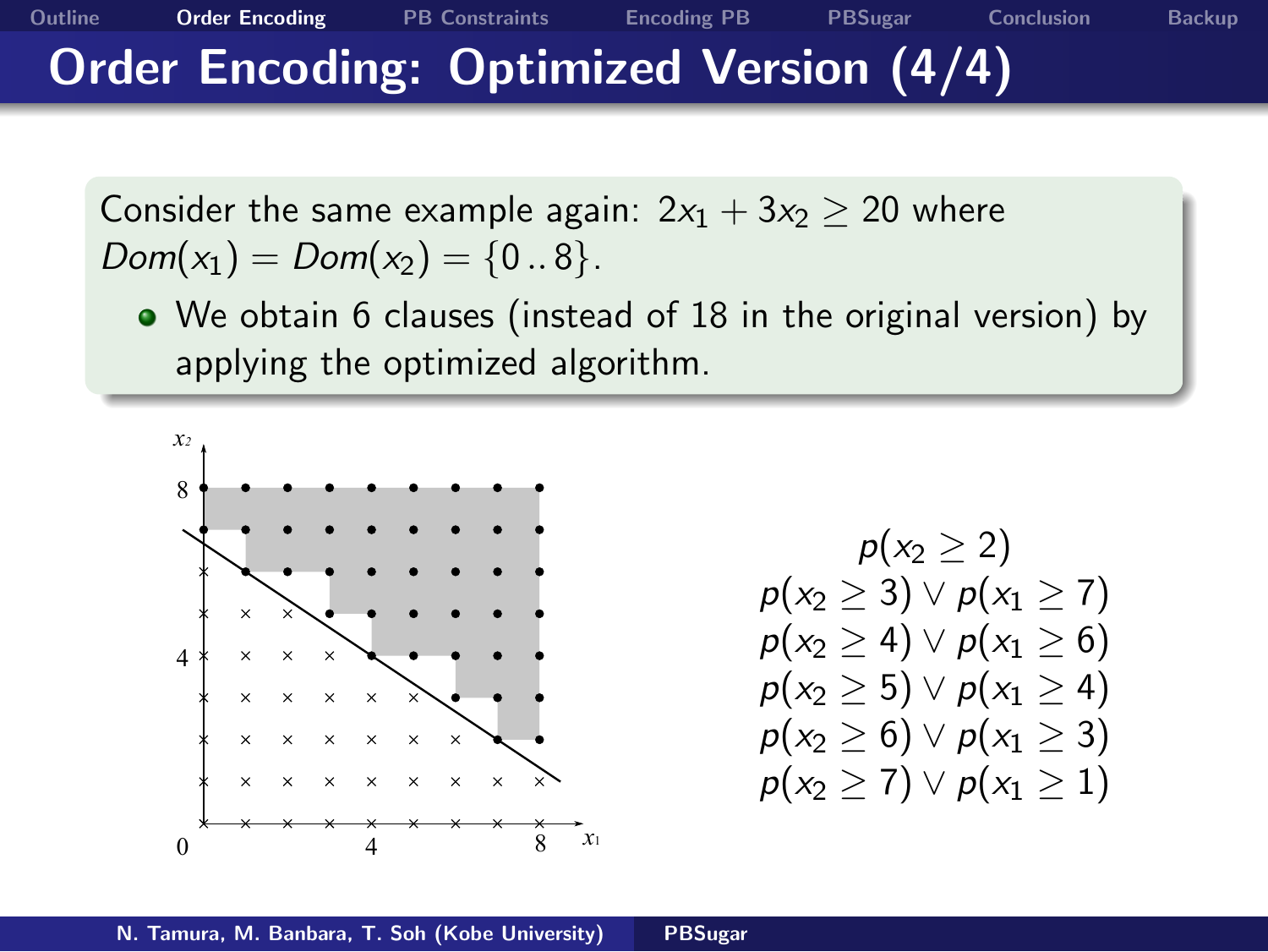#### **Pseudo-Boolean Constraints**

.

Pseudo-Boolean constraints (PB constraints for short) are constraints of the form  $a_1x_1 + a_2x_2 + \cdots + a_nx_n \# k$  where

**Outline Order Encoding PB Constraints Encoding PB PBSugar Conclusion Backup**

- *ai* 's and *k* are integer constants,
- *xi* 's are literals taking a value 0 (false) or 1 (true), and
- $\bullet \#$  is one of the relations  $\{\geq, \leq, =, \neq\}.$

. constraint respectively.  $a_1x_1 + a_2x_2 + \cdots + a_nx_n$  and *k* are called the LHS and RHS of the

Without loss of generality, we can assume:

- Literals *x<sup>i</sup>* 's are all distinct and no complementary pairs.
- The coefficients  $a_i$ 's are all positive and no common divisors except 1.
- The RHS value *k* is non-negative.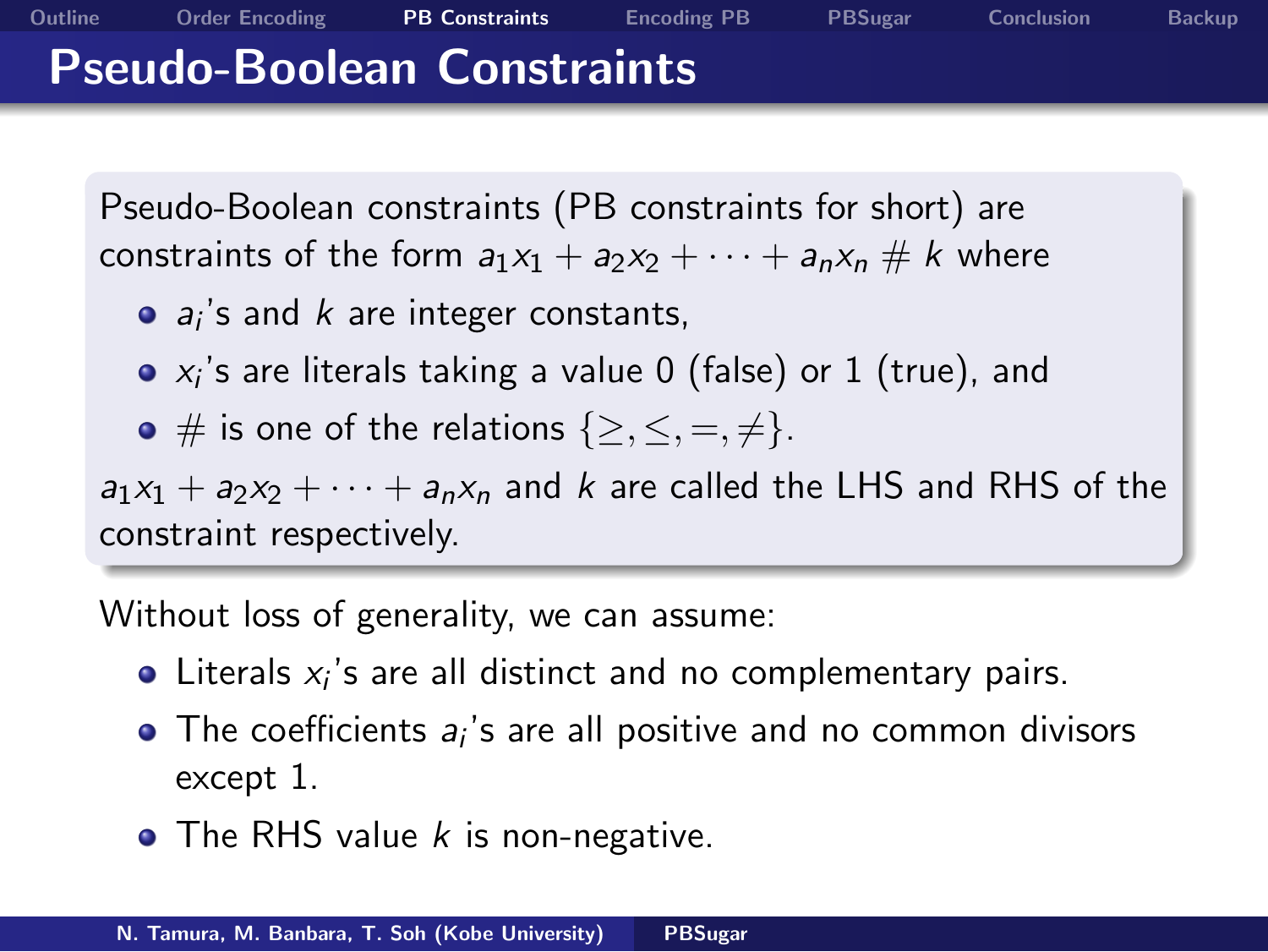### **PB Solvers**

.

. minimizing/maximizing the given objective function. PB solver is a program to solve the given PB instance. It finds an assignment satisfying all given PB constraints and sometimes also

- Many good PB solvers can be found at PB Competition annually held since 2005.
	- Sat4j [Le Berre and Parrain 2010]
	- clasp [Gebser et al. 2007]
	- bsolo [Manquinho and Silva 2006]
	- wbo [Manquinho et al. 2010]
	- $\bullet$  MiniSat+ [Eén and Sörensson 2006], etc.
- Also, there are many attempts of encoding PB constraints to SAT including:
	- [Eén and Sörensson 2006] (Adder+BDD+Sorter)
	- [Bailluex *et al.* 2006] (BDD-like)
	- [Bailluex *et al.* 2009] (WatchDog)
	- [Abio *et al.* 2012] (BDD)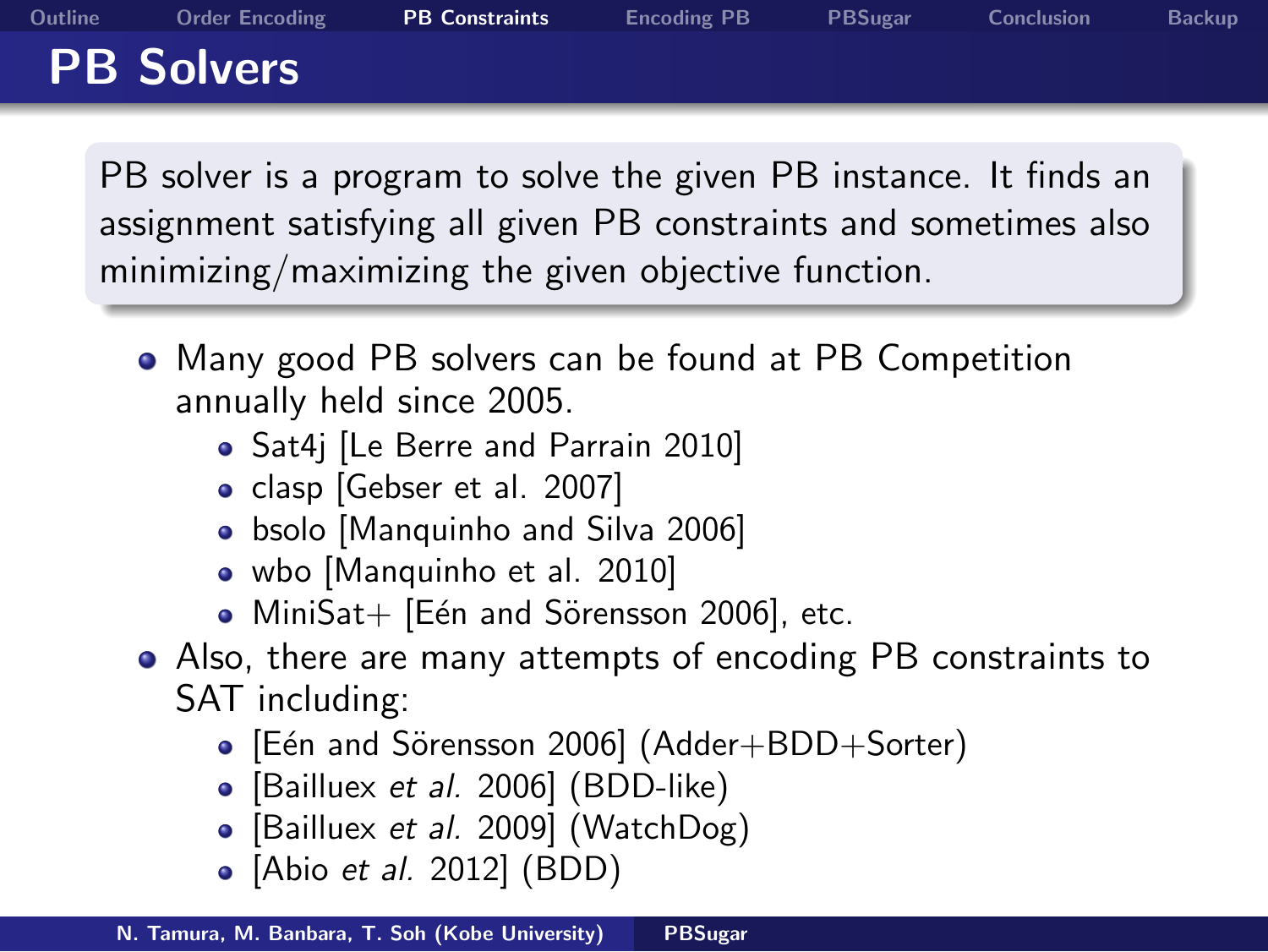## . **Order Encoding of PB (1/3)**

Now, we consider to apply the optimized order encoding to PB  $\sum_{i=1}^{n} a_i x_i \neq k$ .

However, its direct application generates too many clauses, that is, we will obtain ∏*n−*<sup>1</sup> *<sup>i</sup>*=1 *|Dom*(*xi*)*|* clauses in general.

**Outline Order Encoding PB Constraints Encoding PB PBSugar Conclusion Backup**

For example, Boolean Cardinality constraint  $x_1 + \cdots + x_n \leq k$  will be translated to a CNF formula consisting of all  $(k+1)$ -wise tuples:

 $\neg x_{i_1} \lor \cdots \lor \neg x_{i_{k+1}}$  (1 ≤ *i*<sub>1</sub> <  $\cdots$  < *i*<sub>k+1</sub> ≤ *n*)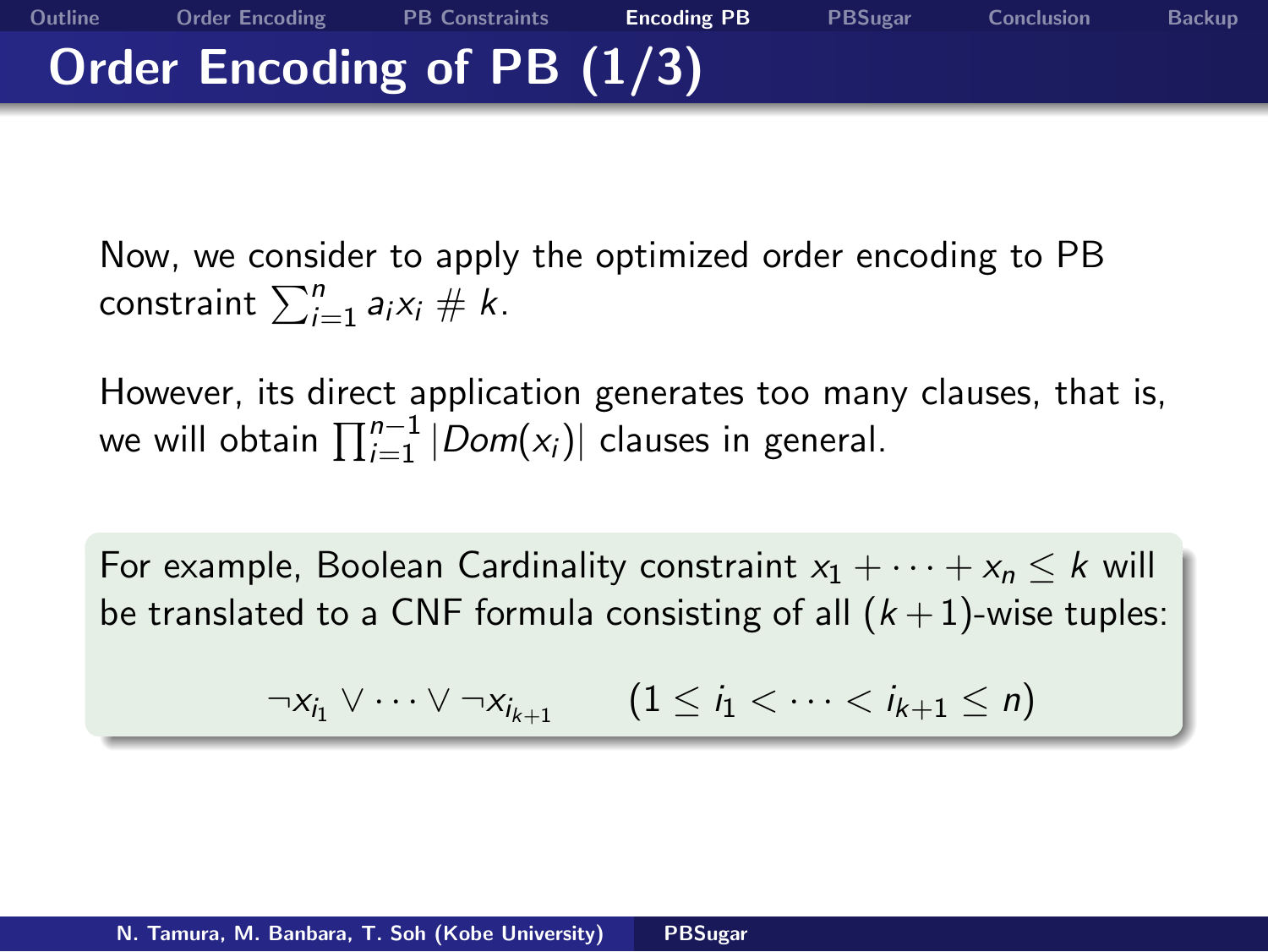### . **Order Encoding of PB (2/3)**

# . **Introducing auxiliary variables of partial sums** .

We introduce integer variables *s<sup>i</sup>* 's representing the partial sum of the first *i* terms of the LHS, that is:

**Outline Order Encoding PB Constraints Encoding PB PBSugar Conclusion Backup**

 $s_1 = a_1x_1,$   $s_i = a_ix_i + s_{i-1}$   $(i = 2..n).$ 

Each domain  $Dom(s_i)$  can be defined by  $\{\sum A \mid A \subset \{a_1, \ldots, a_i\}\}.$ 

# Example when the LHS is  $3x_1 + 2x_2$

 $s_1 = 3x_1$  $s_2 = 2x_2 + s_1$ *Dom*(*s*1) = *{*0*,* 3*} Dom*(*s*2) = *{*0*,* 2*,* 3*,* 5*}*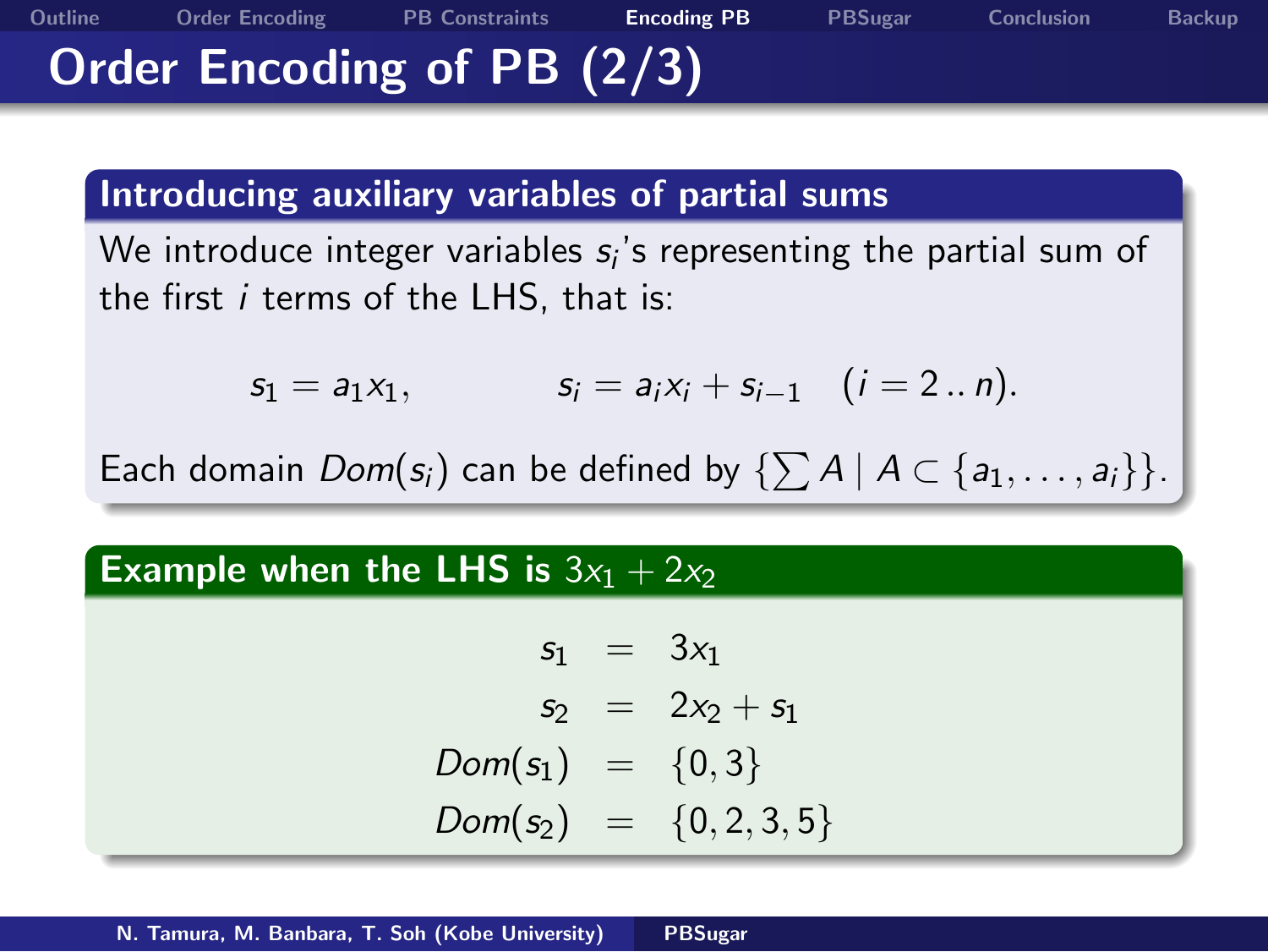## . **Order Encoding of PB (3/3)**

Then, we obtain the followings by applying the order encoding.

**Outline Order Encoding PB Constraints Encoding PB PBSugar Conclusion Backup**

$$
\begin{array}{ccc} \n\begin{array}{ccc}\n x_1 \vee \neg p(s_1 \geq a_1) & (1) \\
\neg x_1 \vee p(s_1 \geq a_1) & (2) \\
p(s_{i-1} \geq d - a_i) \vee \neg p(s_i \geq d) & (d \in Dom(s_i)) & (3) \\
x_i \vee p(s_{i-1} \geq d) \vee \neg p(s_i \geq d) & (d \in Dom(s_i)) & (4) \\
\neg p(s_{i-1} \geq d) \vee p(s_i \geq d) & (d \in Dom(s_{i-1})) & (5) \\
\neg x_i \vee \neg p(s_{i-1} \geq d) \vee p(s_i \geq d + a_i) & (d \in Dom(s_{i-1})) & (6)\n\end{array}\n\end{array}
$$

- $\bullet$  (1) and (2) correspond to  $s_1 \leq a_1x_1$  and  $s_1 \geq a_1x_1$  respectively
- $\bullet$  (3) and (4) correspond to  $s_i \leq a_1x_1 + s_{i-1}$
- $\bullet$  (5) and (6) correspond to  $s_i \ge a_1x_1 + s_{i-1}$

The obtained encoding is equivalent to the one in [Bailleux *et al.* 2006] except the definitions of *Dom*(*si*).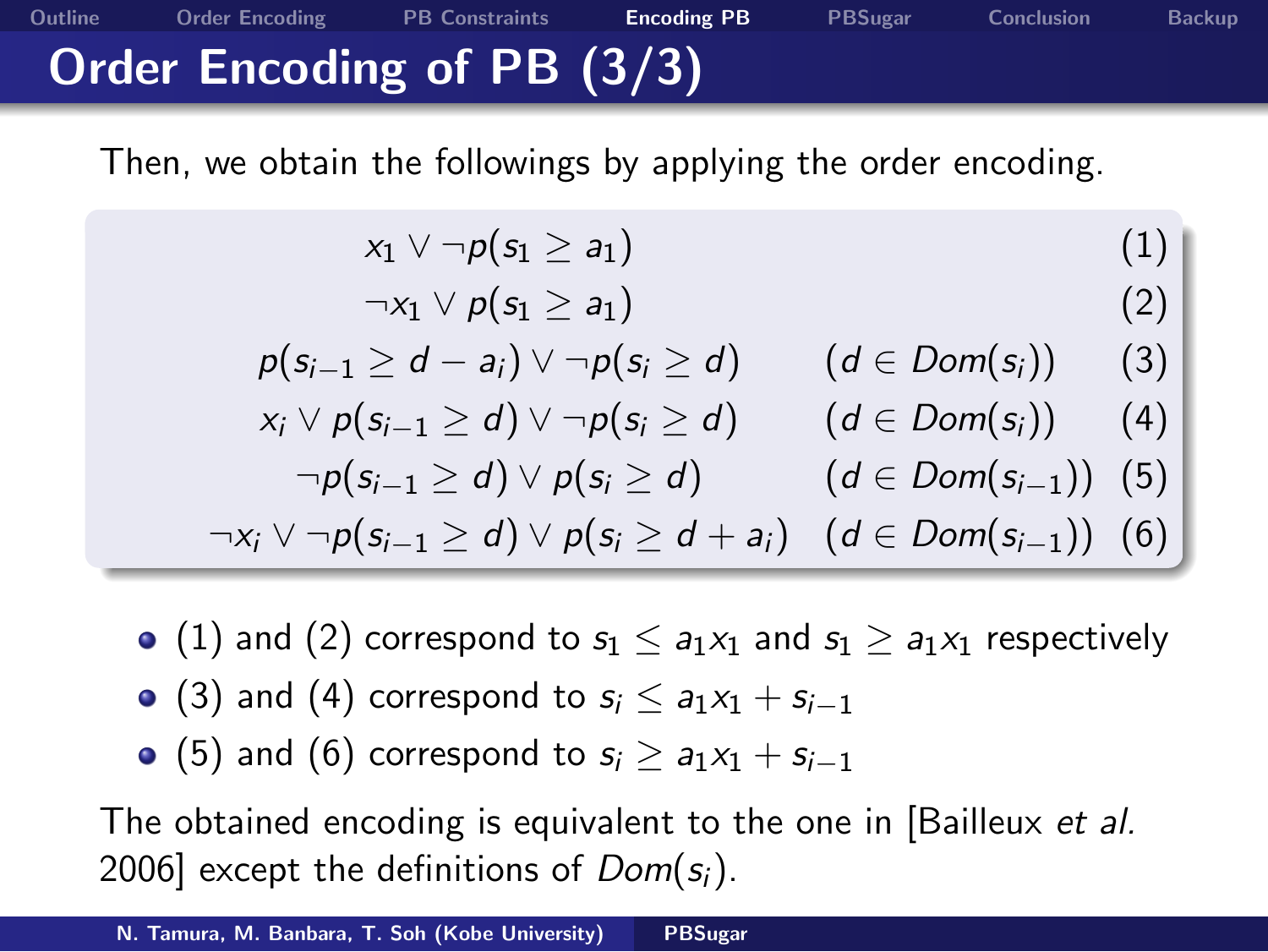### **Counter Matrix (1/2)**

.

Boolean variables  $p(s_i \geq j)$  compose a sparse Boolean matrix  $(s_{i,j})$ named *Counter Matrix* (CM for short).

**Outline Order Encoding PB Constraints Encoding PB PBSugar Conclusion Backup**

Each component *si,<sup>j</sup>* satisfies:

 $s_{i,j} \iff a_1x_1 + \cdots + a_ix_i \geq j$ 

Therefore, PB constraint  $\sum_{i=1}^{n}a_{i}x_{i}\#k$  can be represented by:

*s*<sub>*n*</sub>*k* (when  $\#$  is  $\geq$ )  $\neg s_{n,k+1}$  (when # is  $\leq$ )  $s_{n,k} \wedge \neg s_{n,k+1}$  (when # is =)  $\neg s_{n,k} \vee s_{n,k+1}$  (when  $\#$  is  $\neq$ )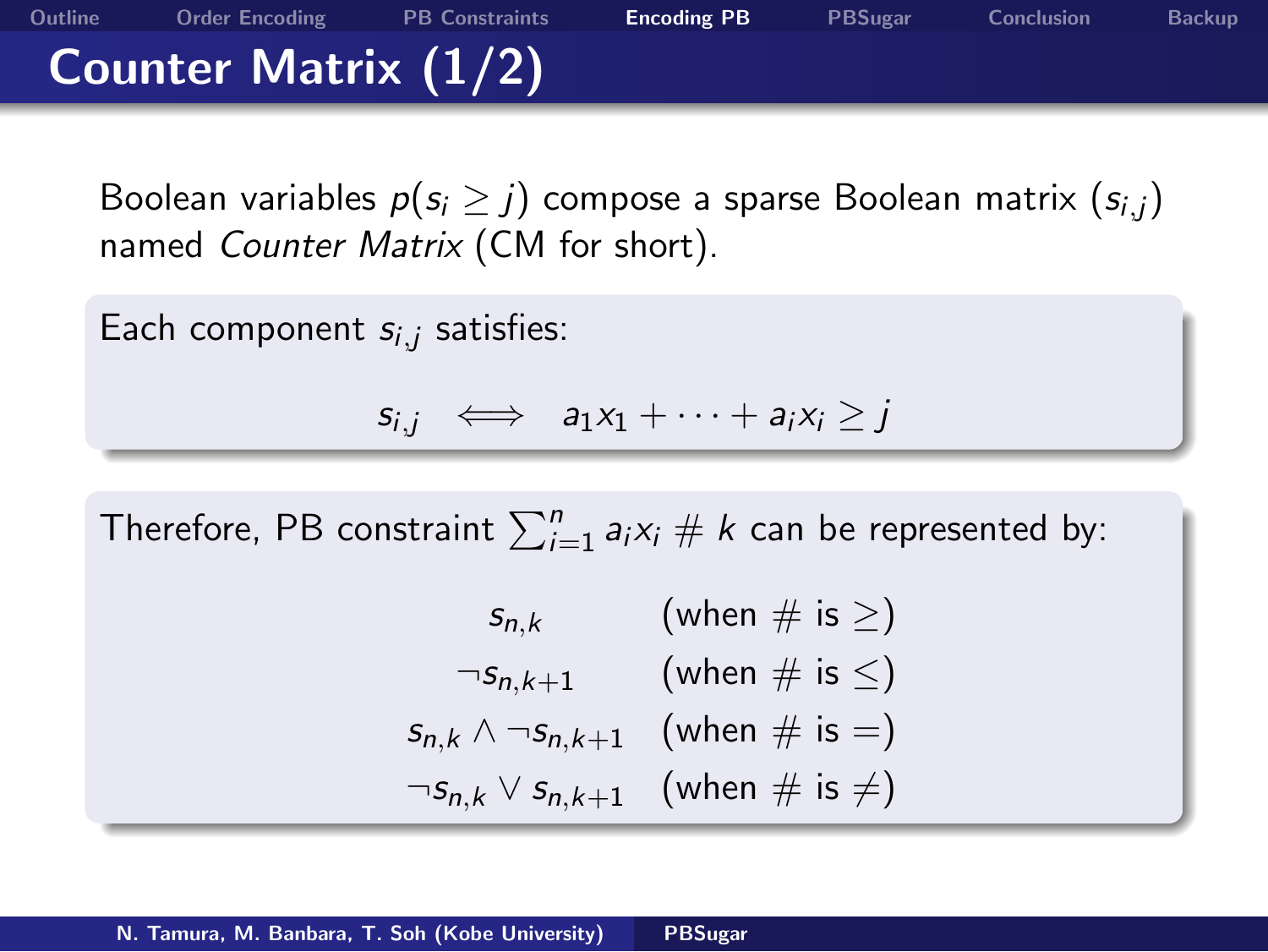### **Counter Matrix (2/2)**

.

# . **Features of Counter Matrix** .

- The column size of the CM can be limited to  $k + 1$ .
	- The numbers of aux. variables and clauses are *O*(*nk*).

**Outline Order Encoding PB Constraints Encoding PB PBSugar Conclusion Backup**

- CM can be reused for other constraints with the same LHS. We need only one CM for  $\sum_{i=1}^{n}a_{i}x_{i}\geq k$  and  $\sum_{i=1}^{n}a_{i}x_{i}\leq k$ .
- It is also possible to reuse a part of CM in another PB constraint having the same sub-terms in the head.

 $C_1$  :  $a_1x_1 + \cdots + a_ix_i + \cdots$  # k  $C_2$  :  $a_1x_1 + \cdots + a_ix_i + \cdots + k'$ 

- We can reused the first  $i$  rows of the CM when  $k \geq k'.$
- Compared with the encoding in [Bailleux *et al.* 2006], the proposed encoding enables more sharings of CMs and will contribute to decrease the size of generated CNF (and hopefully improve the efficiency).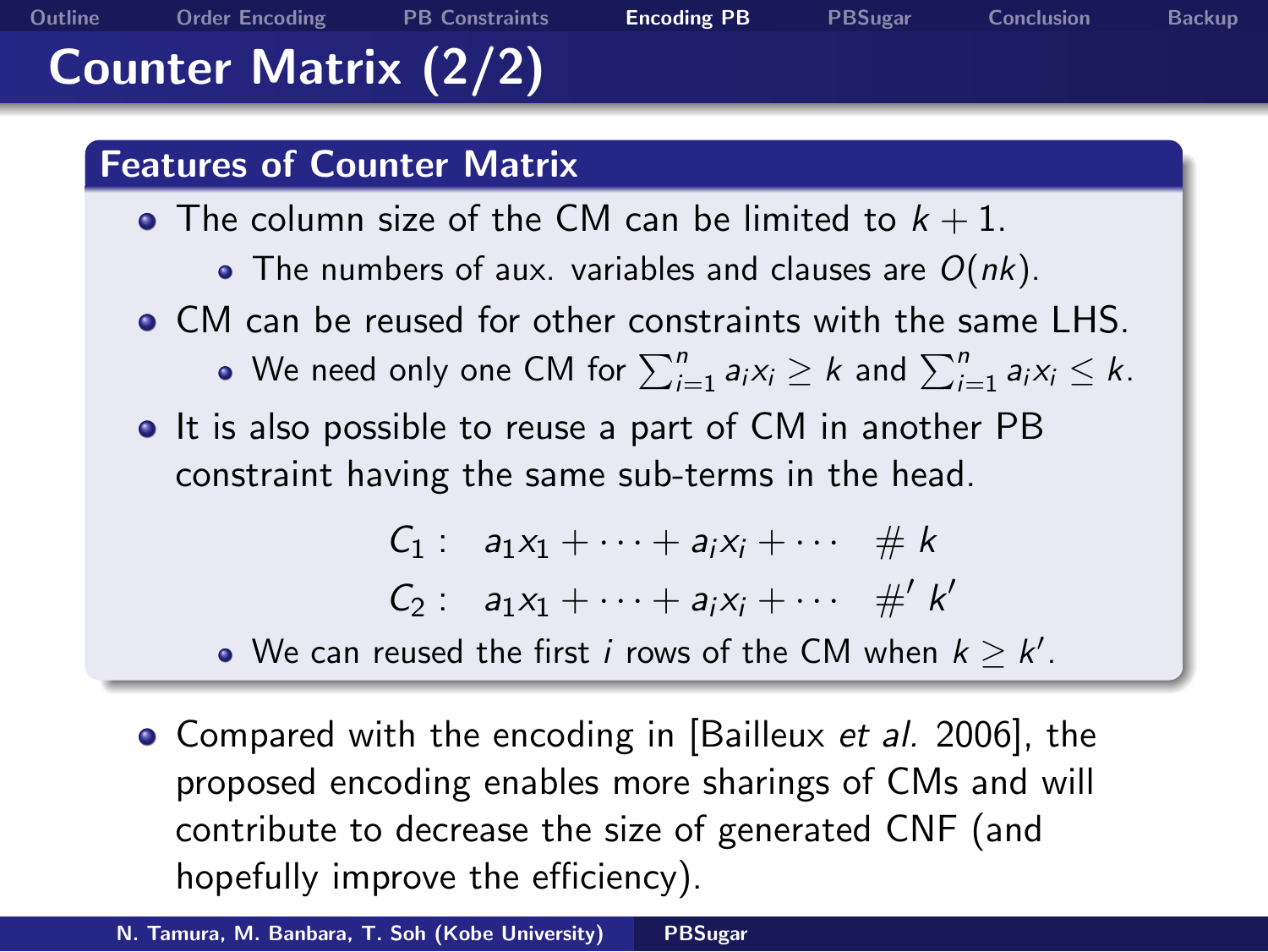#### **Implementation**

.

We implemented the encoding program as PBSugar.

PB constraint with at most three literals is directly encoded to CNF by the order encoding.

- Otherwise, the CM is constructed for the constraint.
	- Reusing and Sharing caches contain at most 1000 CMs and is managed by LRU strategy.
- PBSugar is written in Java.
- **Glucose** version 2.1 with SatELite preprocessor is used as the default back-end SAT solver.
- For calculating the domains of s<sub>i</sub>'s, balanced Diet (discrete interval encoding tree) structure proposed in [Ohnishi *et al.* 2003] is used.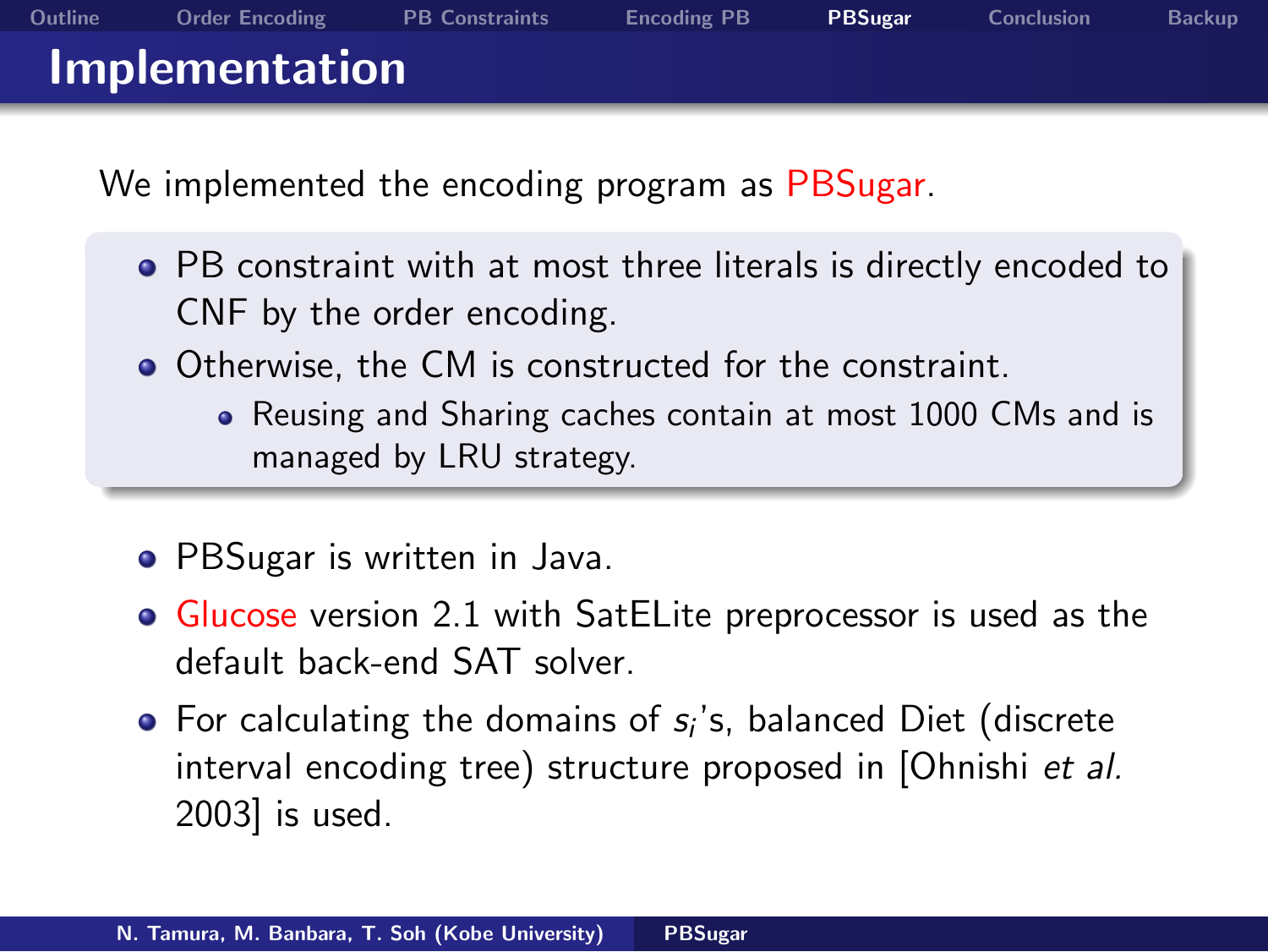### **Experimental Results**

.

We made a comparison with the following 5 solvers.

| Solver                        | Reference                   |
|-------------------------------|-----------------------------|
| Sat4j PB Res//CP v2.3.2       | [Le Berre and Parrain 2010] |
| clasp $v2.1.1$ (64-bit code)  | [Gebser et al. 2007]        |
| bsolo v3.2 (32-bit code)      | [Manquinho and Silva 2006]  |
| wbo $v1.4a$ (32-bit code)     | [Manquinho et al. 2010]     |
| MiniSat+ $v1.0$ (64-bit code) | [Eén and Sörensson 2006]    |

- Sat4j PB Res//CP v2.3.2 was ranked first in 2012.
- $\bullet$  clasp v2.1.1 is a newer version of clasp v2.0.6 which was ranked second in 2012.
- bsolo v3.2 was ranked third in 2010.
- wbo v1.4a was ranked fourth in 2010.
- $\bullet$  MiniSat+ v1.0 was ranked third in 2006.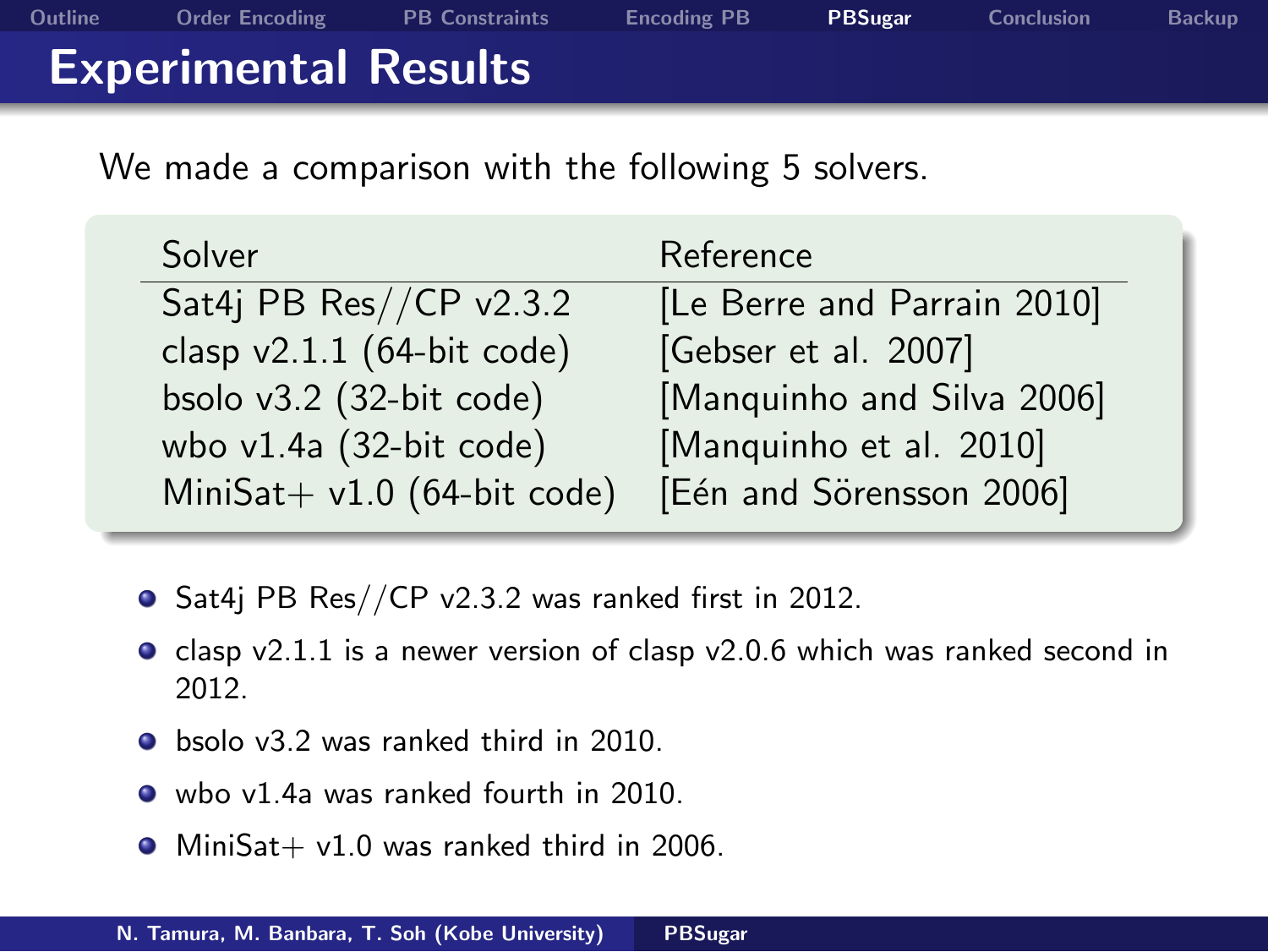### **Experimental Results**

.

We used 669 instances of DEC-SMALLINT-LIN (decision problems, small integers, linear constraints) category of 2011 PB competition benchmark set.

- classified to 22 families as done in [Abio *et al.* 2012]
- We compared
	- the number of solved instances within the time limit of 1000 seconds
	- on Intel Dual Core Xeon 3.33GHz machine.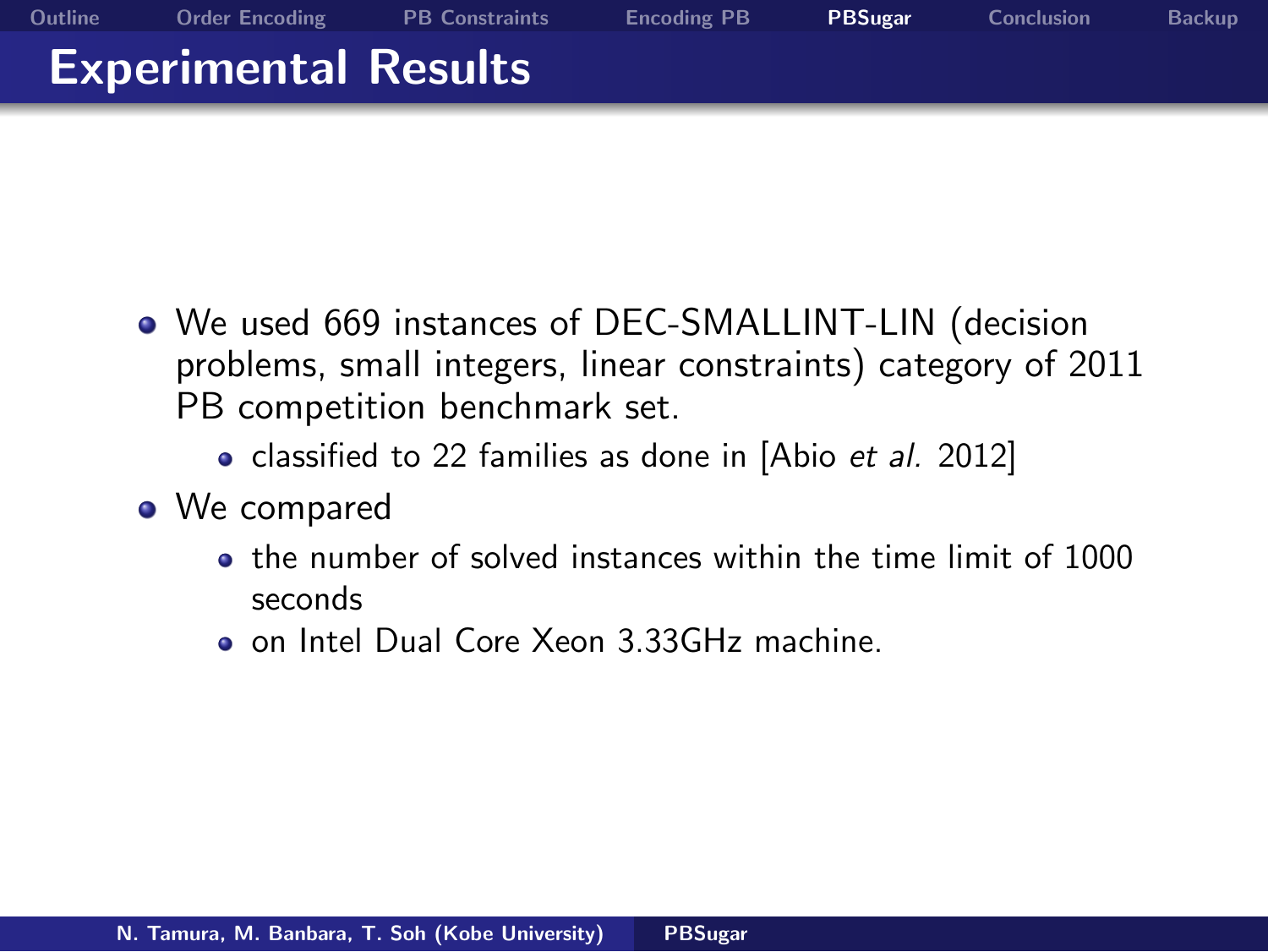# . **Number of solved instances** .

|                |                |                |                |                |                | $Minisat+$     |
|----------------|----------------|----------------|----------------|----------------|----------------|----------------|
| 86             | 81             | 44             | 67             | 36             | 65             | 64             |
| 11             | 8              | 5              | 10             | 6              | 5              | 6              |
| 8              | 8              | 8              | 8              | 8              | 8              | 8              |
| 9              | 9              | 6              | 9              | 6              | 6              | 8              |
| 21             | 6              | 21             | 3              | 21             | 3              | 3              |
| 15             | 15             | 15             | 15             | 15             | 15             | 15             |
| 3              | 3              | 3              | 3              | 3              | 3              | 3              |
| 5              | 5              | 5              | 5              | 5              | 5              | 5              |
| 36             | 36             | 36             | 34             | 36             | 36             | 33             |
| 67             | 66             | 66             | 67             | 64             | 66             | 63             |
| $\overline{2}$ | $\overline{2}$ | $\overline{2}$ | $\overline{2}$ | $\mathbf{2}$   | $\overline{2}$ | $\overline{2}$ |
| 18             | 15             | 15             | 17             | 12             | 16             | 16             |
| 20             | $\overline{2}$ | 20             | $\overline{2}$ | 19             | $\overline{2}$ | $\overline{2}$ |
| $\overline{2}$ | $\overline{2}$ | $\mathbf{2}$   | $\overline{2}$ | $\overline{2}$ | $\overline{2}$ | $\overline{2}$ |
| 5              | 4              | 4              | 3              | 4              | 3              | 4              |
| 4              | 3              | 4              | 4              | 3              | 3              | 3              |
| 100            | 100            | 100            | 100            | 100            | 100            | 100            |
| 100            | 100            | 100            | 100            | 85             | 100            | 95             |
| 3              | $\mathbf{2}$   | $\mathbf{1}$   | $\mathbf{2}$   | 1              | 1              | 1              |
| 515            | 467            | 457            | 453            | 428            | 441            | 433            |
|                | VBS            | PBSugar        | Sat4i          | clasp          | bsolo          | wbo            |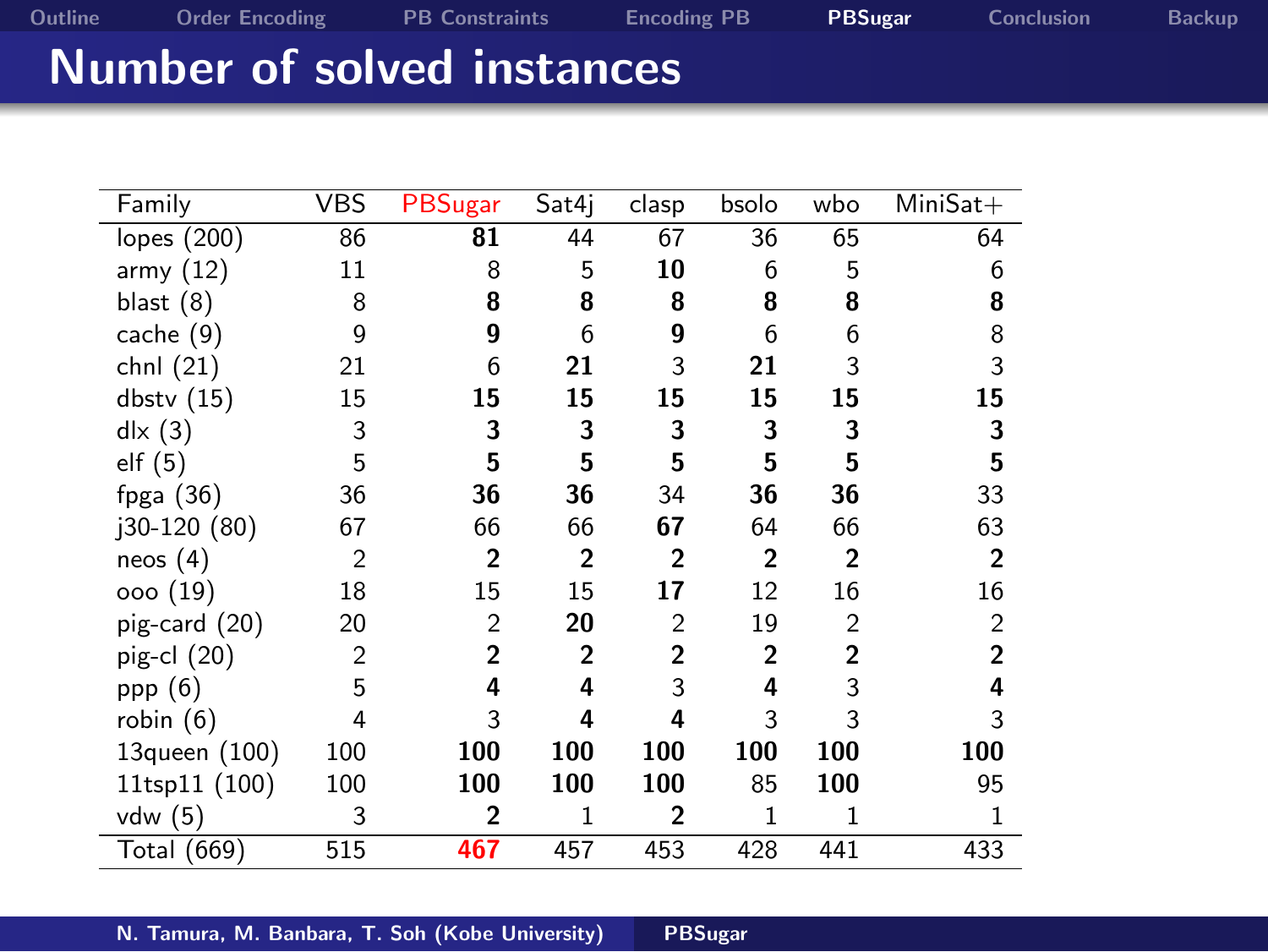### **Cactus plot**

.

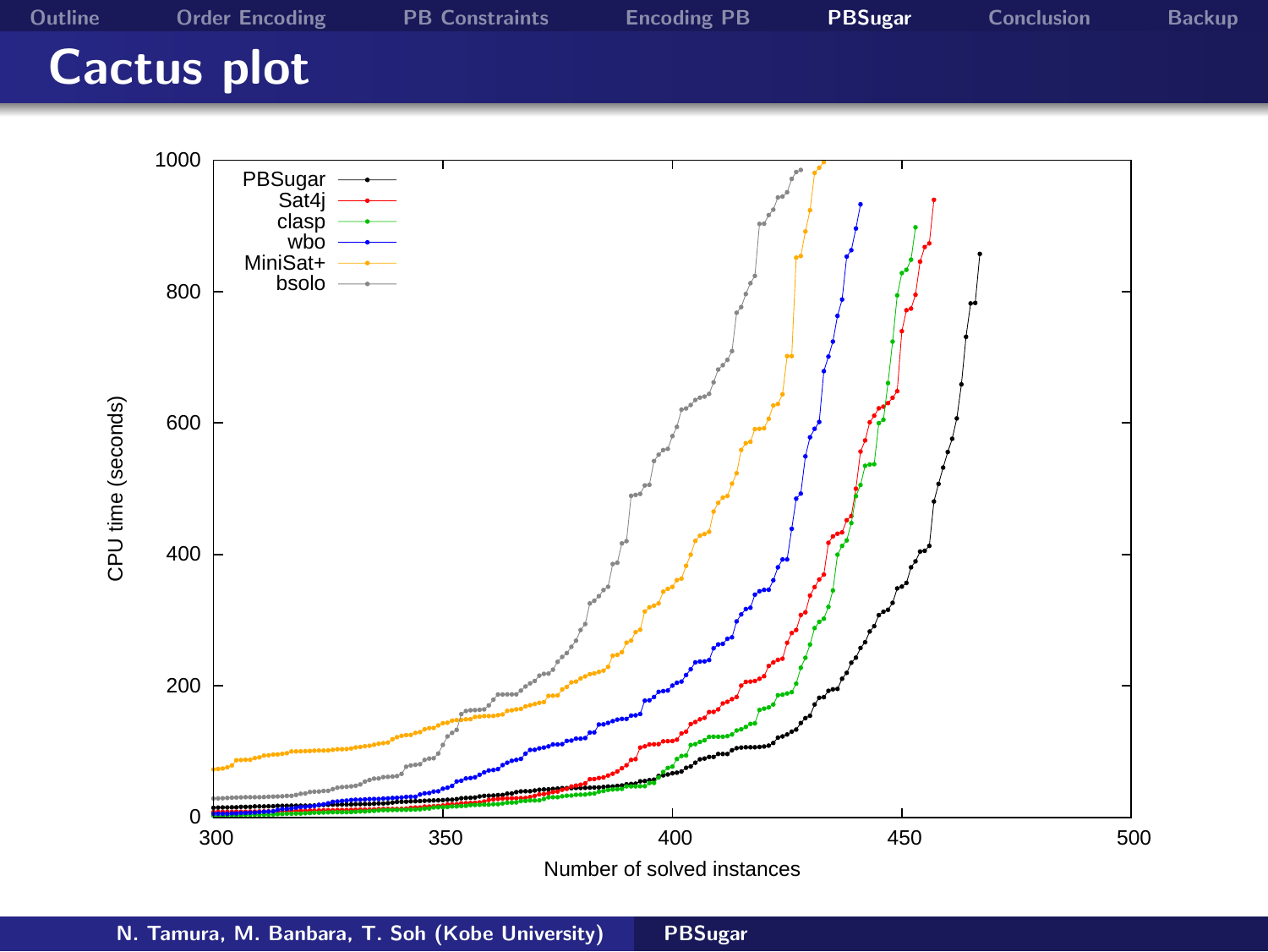#### **Conclusion**

.

We presented:

• the optimized version of the order encoding applicable to non-contiguous domain variables,

- $\bullet$  the encoding of PB constraints by using the optimized version,
- . the idea of Counter Matrix which allows reusing/sharing of clauses among different PB constraints,
- the implementation named PBSugar, and
- the experimental results for 669 DEC-SMALLINT-LIN instances.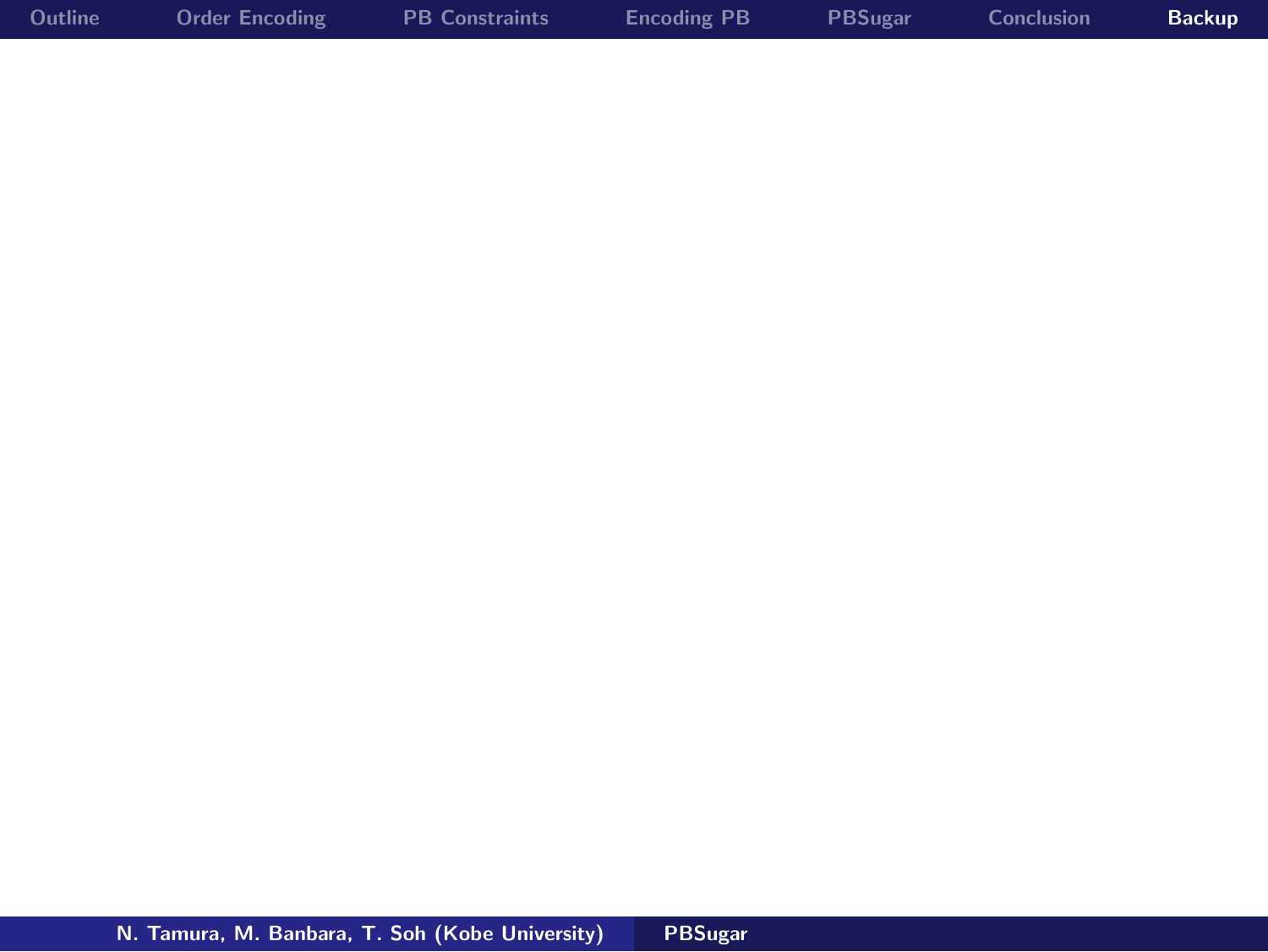### . **Order Encoding: Optimized Version**

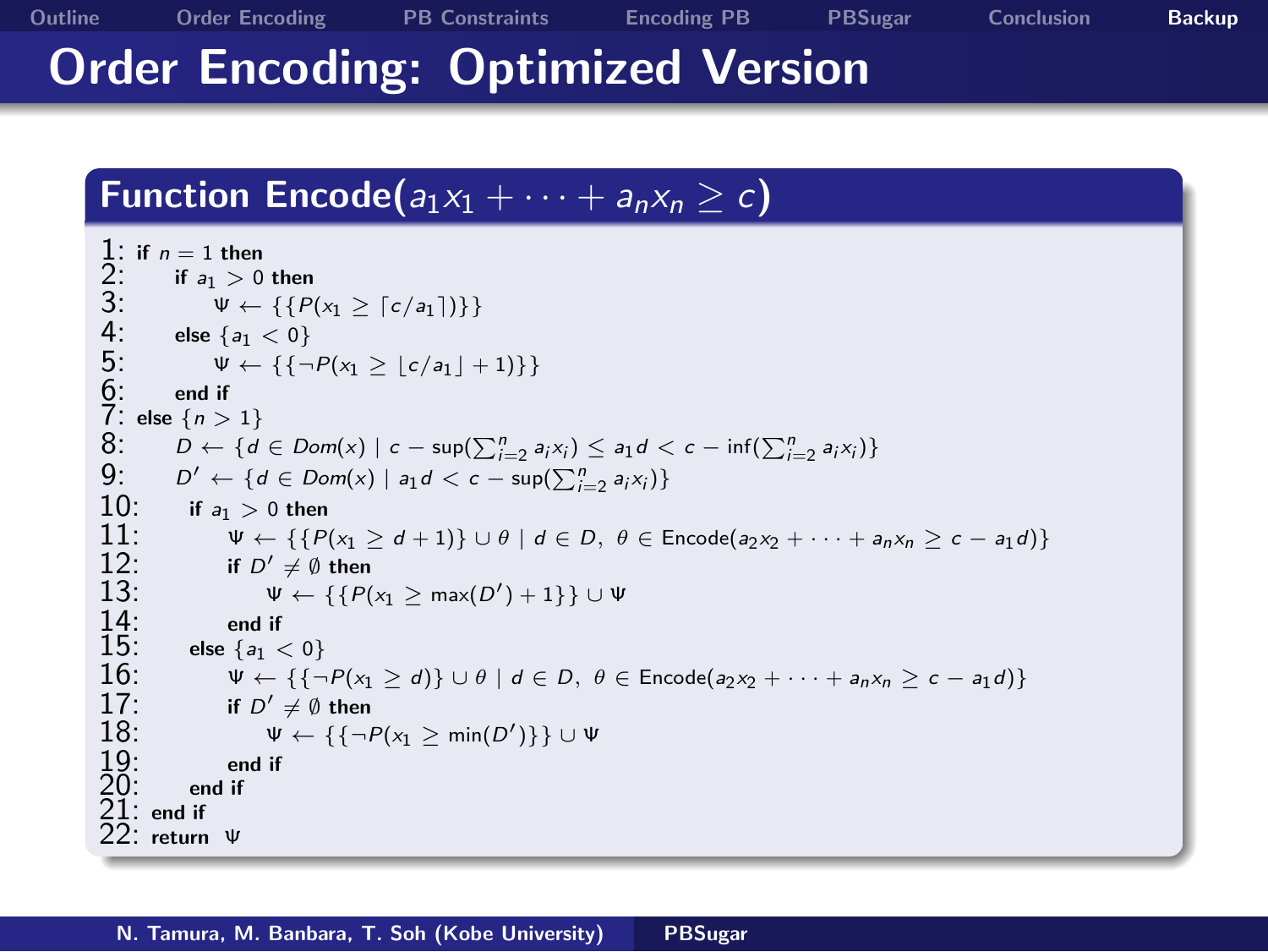# . **Number of auxiliary variables (in thousands)**

**Outline Order Encoding PB Constraints Encoding PB PBSugar Conclusion Backup**

| Family            | <b>PBSugar</b> | Adder   | WD1      | WD <sub>2</sub>          | BDD1     | BD <sub>D</sub> 2 | BDD <sub>3</sub> |
|-------------------|----------------|---------|----------|--------------------------|----------|-------------------|------------------|
| lopes (200)       | 54.07          | 1744.05 | 3566.11  | 5478.81                  | 2393.97  | 2394.00           | 7734.65          |
| army $(12)$       | 4.66           | 4.63    | 10.96    | 245.49                   | 6.36     | 6.36              | 479.83           |
| blast $(8)$       | 2738.13        | 27.77   | 62.22    | 1394.50                  | 36.73    | 39.67             | 761.29           |
| cache $(9)$       | 729.06         | 145.66  | 339.18   | 2393.97                  | 201.18   | 210.83            | 1503.19          |
| chnl (21)         | 4.52           | 8.39    | 24.55    | 1007.90                  | 6.76     | 6.76              | 184.59           |
| dbstv $30(5)$     | 39.99          | 219.82  | 709.73   |                          | 441.86   | 1695.87           |                  |
| dbstv40 (5)       | 90.98          | 2468.45 | 6564.44  |                          | 4282.16  | 7225.63           |                  |
| dbstv50(5)        | 187.40         | 6135.13 | 16365.39 | $\overline{\phantom{0}}$ | 11111.06 | 19723.37          |                  |
| $d\mathsf{k}$ (3) | 41.53          | 10.40   | 21.62    | 247.79                   | 12.40    | 13.89             | 126.81           |
| elf(5)            | 103.15         | 20.37   | 42.78    | 571.38                   | 24.62    | 28.13             | 306.76           |
| fpga $(36)$       | 1.82           | 21.15   | 53.96    | 1074.03                  | 13.27    | 13.27             | 242.03           |
| j120(28)          | 698.46         | 159.43  | 540.00   | 5713.75                  | 612.13   | 806.08            | 22246.82         |
| j30(17)           | 70.16          | 18.15   | 50.80    | 1190.59                  | 44.96    | 59.82             | 1153.51          |
| j60(18)           | 218.58         | 37.03   | 112.35   | 4775.72                  | 157.92   | 180.05            | 7285.69          |
| j90(17)           | 770.31         | 65.41   | 217.01   | 6543.52                  | 553.80   | 553.76            | 19793.50         |
| neos(4)           | 62.69          | 73.74   | 185.59   | 3542.94                  | 79.33    | 122.53            | 2003.95          |
| ooo (19)          | 818.80         | 118.15  | 273.54   | 2248.35                  | 162.25   | 168.61            | 1315.77          |
| pig-card (20)     | 7.97           | 15.26   | 50.75    | 2966.58                  | 11.94    | 11.94             | 632.33           |
| pig-cl $(20)$     | 0.00           | 7.68    | 25.25    | 1984.06                  | 4.01     | 4.01              | 310.03           |
| ppp $(6)$         | 26.00          | 57.13   | 141.49   | 623.59                   | 81.57    | 82.86             | 382.68           |
| robin $(6)$       | 123.37         | 171.67  | 628.45   | 3634.13                  | 158.55   | 158.55            | 16565.75         |
| 13queen (100)     | 5.87           | 2.20    | 6.18     | 461.54                   | 5.63     | 7.08              | 791.43           |
| 11tsp11 (100)     | 2.35           | 3.37    | 8.83     | 170.59                   | 5.71     | 6.51              | 221.21           |
| vdw $(5)$         | 2.23           | 1895.39 | 3356.94  | 12818.51                 | 1391.65  | 1391.65           | 5875.58          |
| Average (669)     | 145.44         | 602.15  | 1289.35  | 2324.57                  | 896.64   | 1002.94           | 4068.87          |

Comparison with the results reported in [Abio *et al.* 2012]